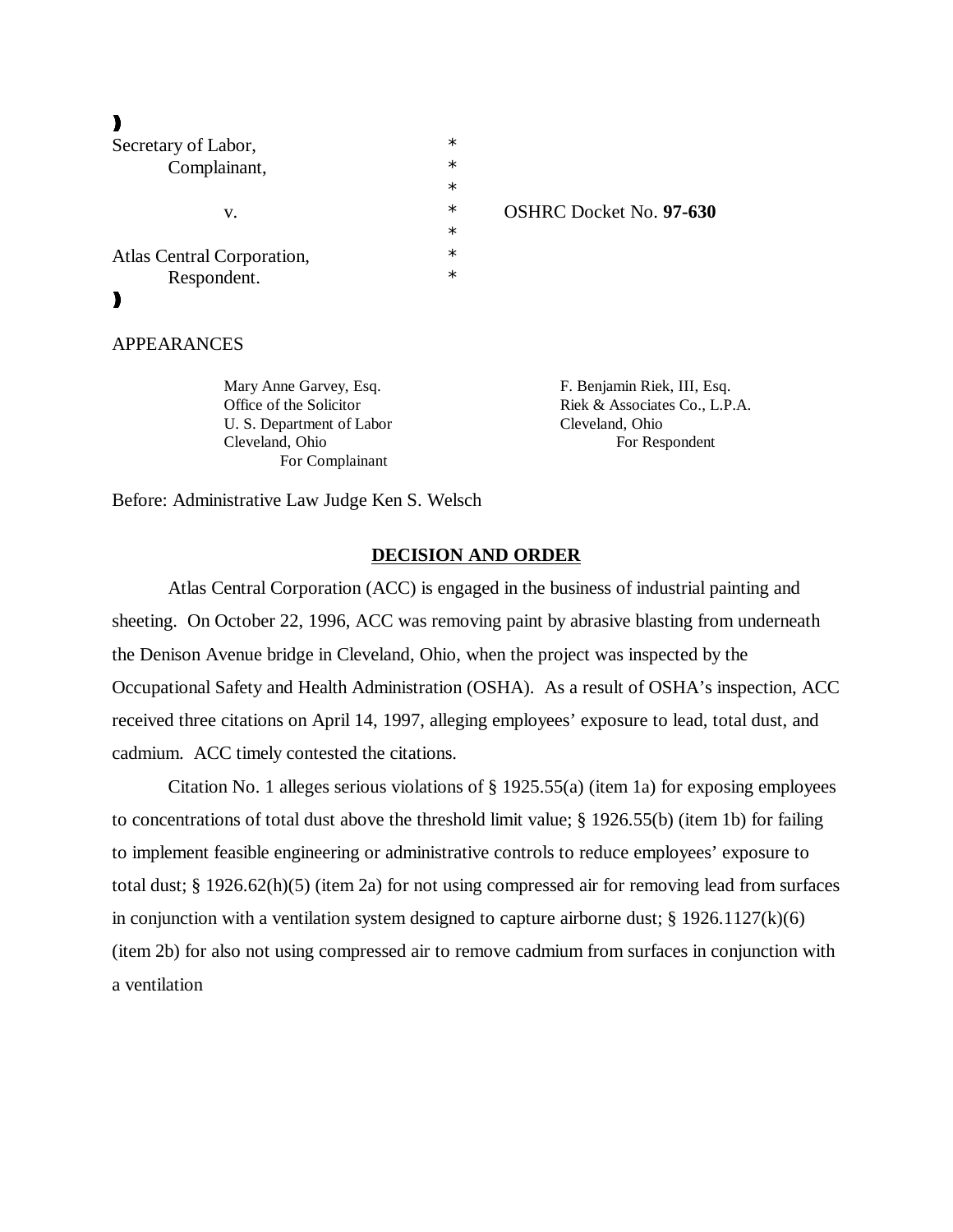system designed to capture the cadmium;  $\S 1926.62(j)(2)(i)(A)$  (item 3) for failing to repeat biological monitoring on employees at least every six months; § 1926.1127(d)(1)(i) (item 4a) for failing to determine whether employees would be exposed to airborne cadmium; and § 1926.1127(d)(1)(i) (item 4b) for failing to designate a competent person capable of identifying cadmium hazards. The serious citation proposes a total penalty of \$2,375.

Citation No. 2 alleges repeat violations of  $\S 1926.62(c)(1)$  (item 1a) for exposing employees to concentrations of airborne lead above the permissible exposure limit (PEL); § 1926.62(e)(1) (item 1b) for failing to implement feasible engineering or administrative controls to reduce employees' exposure to lead;  $\S 1926.62(e)(2)(ii)$  (item 1c) for failing to have a complete written lead compliance program;  $\S 1926.62(i)(4)(ii)$  (item 2) for failing to maintain eating areas free as practicable from lead contamination; and  $\S 1926.62(1)(1)(iv)$  (item 3) for failing to provide annual lead training to each employee. The repeat citation proposes a total penalty of \$8,000.

Citation No. 3 alleges an "other" than serious violation of  $\S 1926.1127(m)(4)(iii)(A)$  for not ensuring that its training program contained the health hazards associated with cadmium exposure. The citation proposes no penalty.

The hearing was held in Cleveland, Ohio, on March 9 - 14, 1998. The parties were represented by counsel and post-hearing briefs were filed. ACC argues that its containment to perform abrasive blasting implemented all feasible engineering and administrative controls to reduce employees' exposure to lead and total dust. The alleged violations involving engineering controls are vacated for the Secretary's failure to show that the recommended controls would substantially reduce employee exposure.

#### *The Inspection*

ACC repaints bridges for the Ohio Department of Transportation. The bridge painting season is April 15 through approximately October 30th of each year (Tr. 336). On October 12, 1996, ACC began its repainting work on the Denison Avenue Bridge, which spans over eight lanes of Interstate 71 in Cleveland, Ohio (Exh. R-3; Tr. 354, 360). Ruhlin Company, general contractor, contracted ACC to remove the existing paint and repaint the bridge (Exh. R-16; Tr. 37, 169-170). The project was completed by the end of November, 1996 (Tr. 360).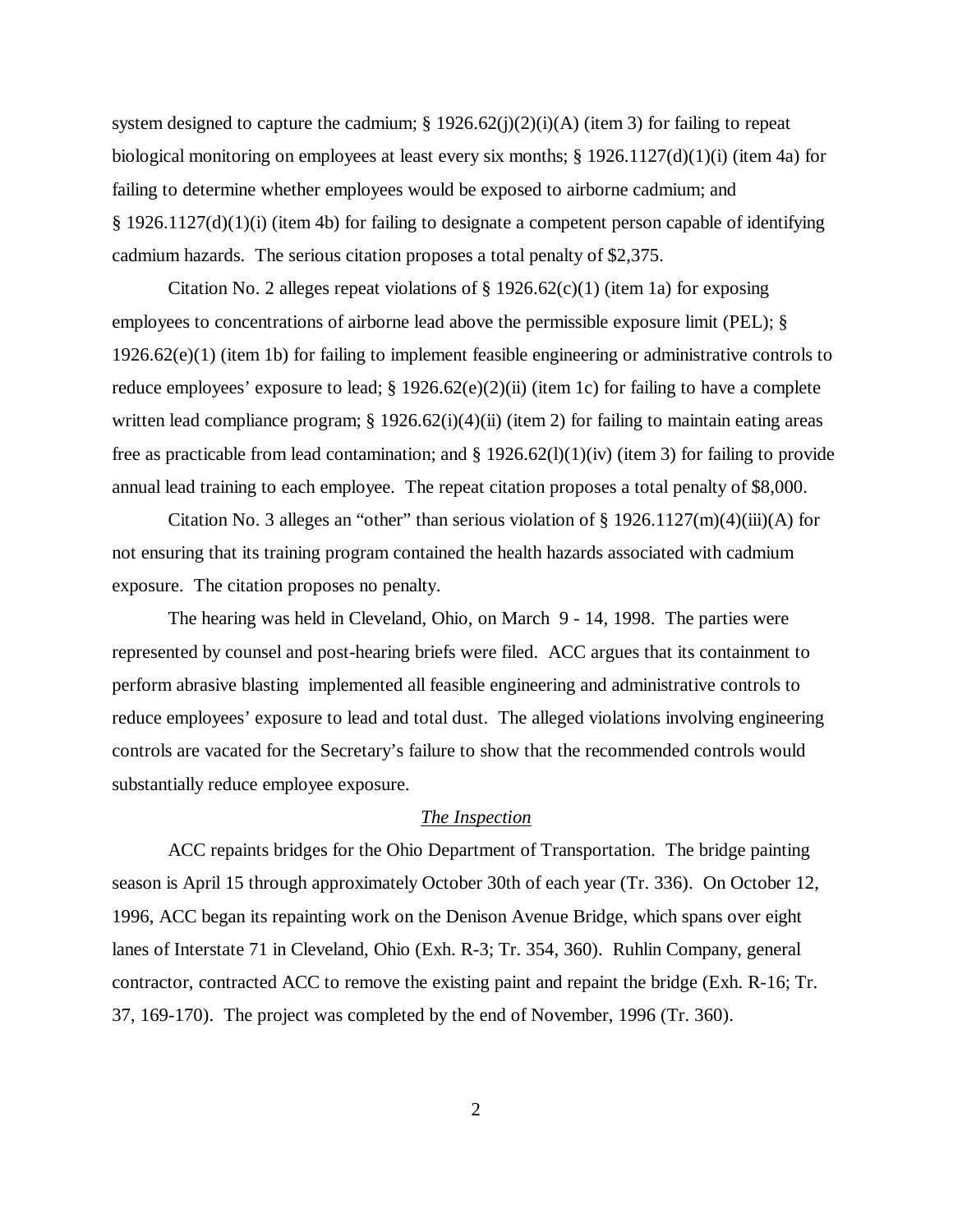The existing paint is removed by abrasive blasting, which is the use of highly pressurized air to direct abrasive materials through a blasting nozzle to the painted surface. The abrasive material is steel grit or a combination of steel grit and steel shot. During abrasive blasting, the air pressure through the nozzle is 100 to 120 pounds per square inch (psi) and the abrasive material is propelled at a velocity in excess of 400 miles per hour. The abrasive blasting removes the paint and creates a profile of one to three mills<sup>1</sup> on the surface, which allows new paint to adhere (Tr. 42-43, 466-467). As the paint is removed, small particles of paint and other debris become airborne in clouds of dust. The employees are expected to clean 1,000 to 1,500 square feet per day (Tr. 352-353).

Prior to the abrasive blasting, a containment is constructed around the portion of the bridge to be cleaned. The containment is to protect the environment (Tr. 332-333). At the time of OSHA's inspection, ACC's employees were removing paint from underneath the south abutment area of the bridge. The containment constructed by ACC was tent-like, consisting of tarpaulins (tarps) hung from the bridge (Exhs. C-1, C-2, C-3; Tr. 43, 177, 299-300, 473). The containment enclosed the area from the southbound lanes of Interstate 71 to the top of the sloped concrete abutment. As shown by ACC, the containment was designed to be 27 feet from interstate to abutment, 70 feet long and 10 feet high for 17,500 cubic feet (Exhs. C-24, R-12). However, OSHA measured the area after the containment was removed as 89 feet wide, 78 feet from the columns to the concrete abutment and 16 feet high for 71,600 cubic feet (Exh. R-18, C-33, pp. 2, 4; Tr. 321). The engineering plans, on the other hand, show the width of the bridge is 62 feet, the distance from the column to the abutment is 75 feet, and the height from the ground to the bottom of the 5-foot steel girders is 14 feet, 9 inches (Exh. R-3). While abrasive blasting, the employees worked from scaffolding hung from the girders. They were tied-off and wore airsupplied respirators (Exhs. C-3, R-40, p. 25; Tr. 1079).

Because of the concentrations of dust generated by the abrasive blasting inside the containment, ACC used a dust collector to exhaust and filter the dusty air (Tr. 485-486). Three ducts to the dust collector were located along one wall of the containment (Exh. C-2). While the dust collector removed the dusty air from inside the containment, fresh air was drawn into the containment from the holes and gaps in the tarps (Exh. C-35; Tr. 486). Also, along the wall opposite

<sup>&</sup>lt;sup>1</sup>One mill equals one thousandth of an inch (Tr. 467).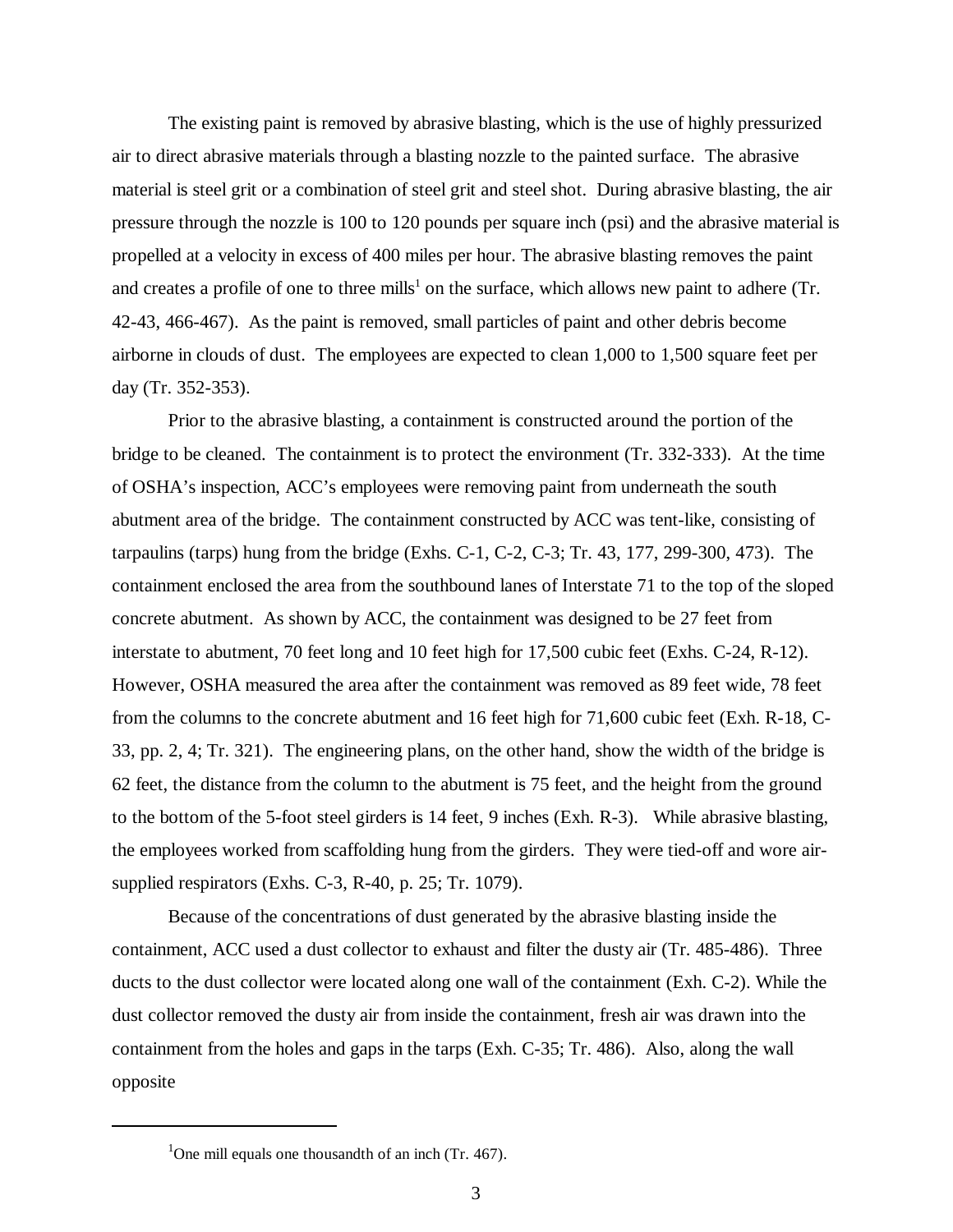the dust collector, two louvers (2 feet by 2 feet) were placed in the tarp at a height of 5 feet to also allow in fresh air (Tr. 1214, 1223). The containment was kept under negative pressure.

 On October 22, 1996, OSHA compliance safety and health officer Sharon Danann inspected the Denison Avenue bridge project (Tr. 25, 35). Working at the project were Costas Kozani, ACC's job superintendent, three abrasive blasters, three painters and a groundsman (Tr. 300-301). As part of her inspection, Danann performed air monitoring inside the containment while three employees (John Manis, Nick Kofinas, and Nasos Tataridis) were abrasive blasting.<sup>2</sup> The air samples were collected by attaching pumps to the employees' belts which drew air into sample cassettes affixed to the shoulders of the employees, outside the employees' blasting helmets and air-supplied respirators. Danann also collected wipe samples from the surface of a table and the spigot of a water jug inside the employees' lunch trailer (Exh. C-8; Tr. 41-42, 44, 80).

The air samples and wipe samples were submitted to OSHA's Salt Lake City Technical Center for analysis (Tr. 52-53). The analysis found that the three employees doing the abrasive blasting were exposed above the PEL of 50 micrograms per cubic meter (ug/m3) for lead (Exhs. C-4, C-6, C-7; Tr. 68, 74, 78). Based on their exposure to iron oxide, two of the employees (Manis, Kofinas) were also exposed to total dust above the PEL of 15 milligrams per cubic meter (mg/m3) (Tr. 71, 79). Also, two of the employees (Manis, Tataridis) were exposed to cadmium above the action level of 2.5 ug/m3 (Exhs. C-4, C-6; Tr. 76).

#### *Discussion*

#### Alleged Violations

#### Lead and Total Dust Exposure

# Citation No. 1, Item 1a and Citation No. 2, Item 1a - Alleged Violations of §§ 1926.55(a) and  $1926.62(c)(1)$

Citation No. 1 alleges that two employees performing abrasive blasting were exposed to total dust at an 8-hour, time-weighted average (TWA) of 345 and 76 milligrams per cubic meter. Section 1926.55(a) provides that:

> Exposure of employees to inhalation, ingestion, skin absorption, or contact with any material or substance at a concentration above

<sup>&</sup>lt;sup>2</sup>The fourth employee sampled was the groundsman who was working on the bridge deck (Tr. 41).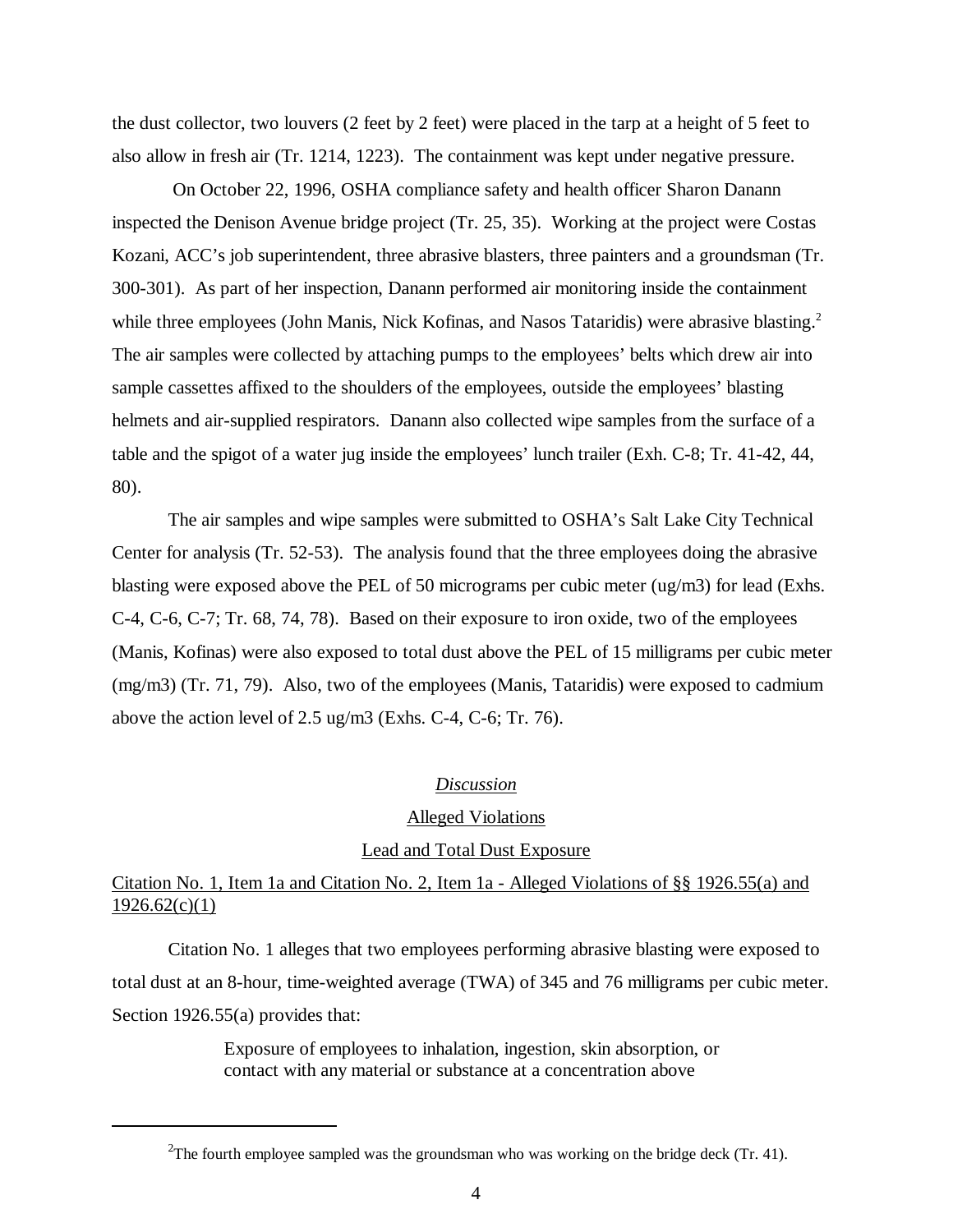those specified in the "Threshold Limit Values of Airborne Contaminants for 1970" of the American Conference of Governmental Industrial Hygienists, shall be avoided.

The threshold limit values of airborne contaminants are contained in Appendix A to § 1926.55. When the Secretary incorporated the threshold limit values into the occupational health standards, she transformed the values into PEL. *Bunge Corp.,* 12 BNA OSHC 1785, 1788, n. 10 (Nos. 77-1622, 78-838 and 78-2213, 1986). The PEL for "inert or nuisance dust," which includes "all mineral, inorganic and organic dusts," is 15 mg/m3. The air monitoring of John Manis and Nick Kofinas was conducted on October 29, 1996, while the employees were abrasive blasting. Manis' sample result found 345 mg/m3 of iron oxide and Kofinas' result was 76 mg/m3 of iron oxide (Exhs. C-4, C-7; Tr. 68, 79).

Although iron oxide is not a specifically regulated particulate, it was the major constituent (largest single ingredient) of mineral dust generated during abrasive blasting (Tr. 53, 71). The amount of iron oxide in the samples was used as the basis of showing employees' exposure to total dust (Tr. 54).

Citation No. 2 alleges that three employees performing abrasive blasting were also exposed to airborne lead concentrations at TWA levels of 2,789 ug/m3 (Manis), 783 ug/m3 (Tataridis), and 1,963 ug/m3 (Kofinas). These levels are 56, 16 and 39 times the PEL of 50 ug/m3 for lead. Section  $1926.62(c)(1)$  provides that:

> The employer shall assure that no employee is exposed to lead at concentrations greater that fifty micrograms per cubic meter of air (50 ug/m3) averaged over an 8-hour period.

ACC does not dispute the accuracy of OSHA's air monitoring results (Exh. C-11; ACC Brief, p. 2). ACC argues that since it implemented all engineering controls which could not reduce the lead and dust exposures to within the PEL, employees wore appropriate personal protective equipment, such as blasting helmets and air supplied respirators (Exh. C-3; Tr. 43-44).

Sections 1926.55(b) and 1926.62(e) require an employer to implement feasible engineering or administrative controls to reduce employees' exposure to total dust and lead. If such controls fail to achieve full compliance, only then can the employer use other protective measures to keep the employee's exposure within permissible limits.

The Secretary does not dispute that the employees were provided appropriate personal protective equipment and that such equipment was necessary to reduce the employees' exposure.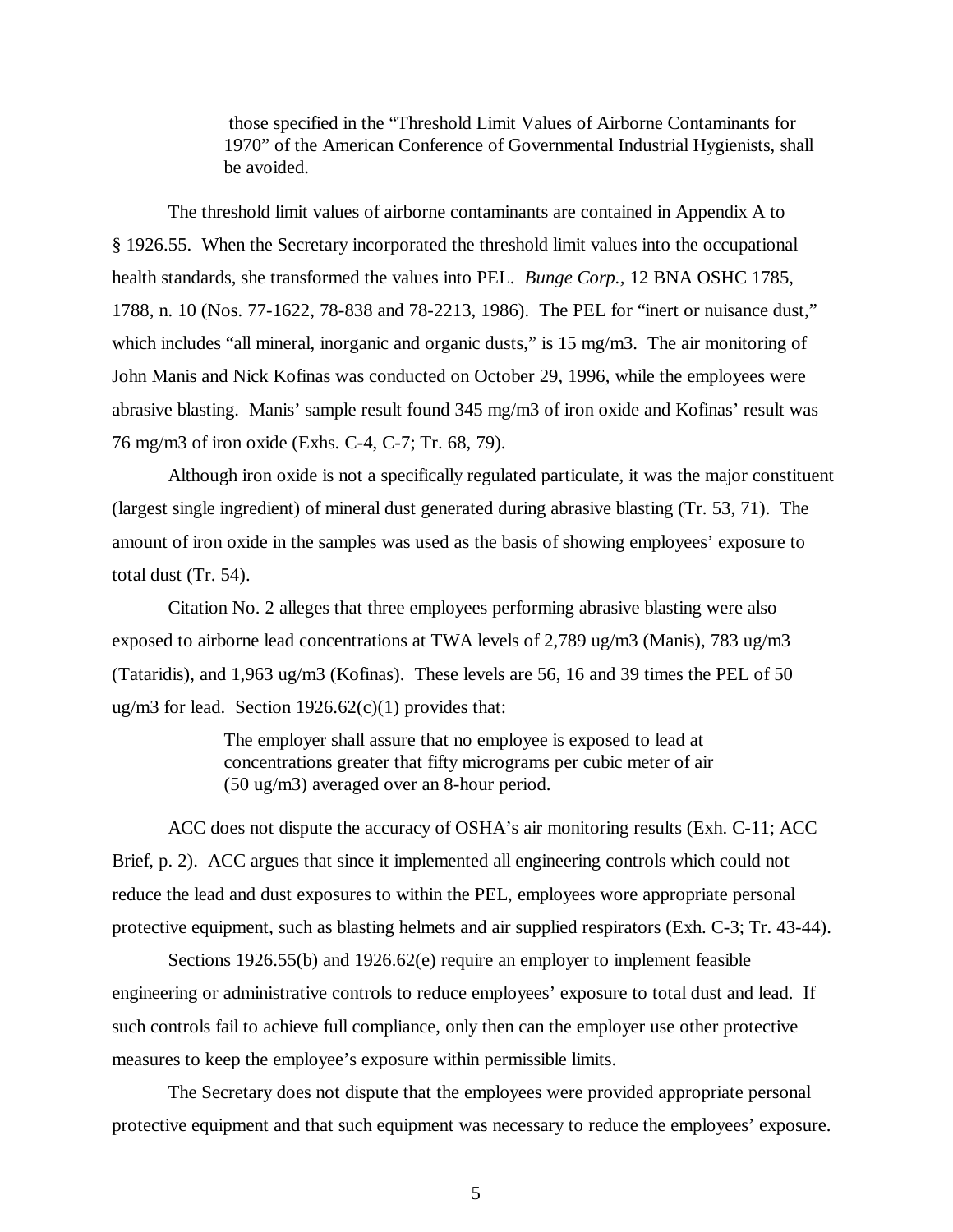However, the Secretary does not accept that ACC implemented all feasible engineering controls to reduce the exposure to total dust and lead. Unless the Secretary establishes that there were feasible engineering or administrative controls not implemented by ACC, violations of §§ 1926.55(a) and 1926.62(c)(1) are not found.

#### Engineering and Administrative Controls

# Citation No. 1, Item 1b and Citation No. 2, Item 1b - Alleged Violations of §§ 1926.55(b) and  $1926.62(e)(1)$

Citation No. 1 alleges that ACC did not implement engineering or administrative controls, including the placement of inlets to the exhaust ventilation, the use of make-up air and the creation of mini-enclosures to reduce employees' exposure to total dust. Section 1926.55(b) provides in part that:

> To achieve compliance with paragraph (a) of this section, administrative or engineering controls must first be implemented whenever feasible. When such controls are not feasible to achieve full compliance, protective equipment or other protective measures shall be used to keep the exposure of employees to air contaminants within the limits prescribed in this section.

Citation No. 2 alleges that ACC did not implement engineering or administrative controls, including the placement of inlets to the exhaust ventilation, the use of make-up air, the creation of mini-enclosures and the rotation of employees to reduce employees' exposure to lead. Section  $1926.62(e)(1)$  provides that:

> The employer shall implement engineering and work practice controls, including administrative controls, to reduce and maintain employee exposure to lead to or below the permissible exposure limit to the extent that such controls are feasible. Wherever all feasible engineering and work practices controls that can be instituted are not sufficient to reduce employee exposure to or below the permissible exposure limit prescribed in paragraph (c) of this section, the employer shall nonetheless use them to reduce employee exposure to the lowest feasible level and shall supplement them by the use of respiratory protection that complies with the requirements of paragraph (f) of this section.

Both the total dust and lead standards reference two types of controls which may be utilized to reduce employee exposure. Administrative or work practice controls typically include changes in the employee's method of work and rotating the employee's job duties. Engineering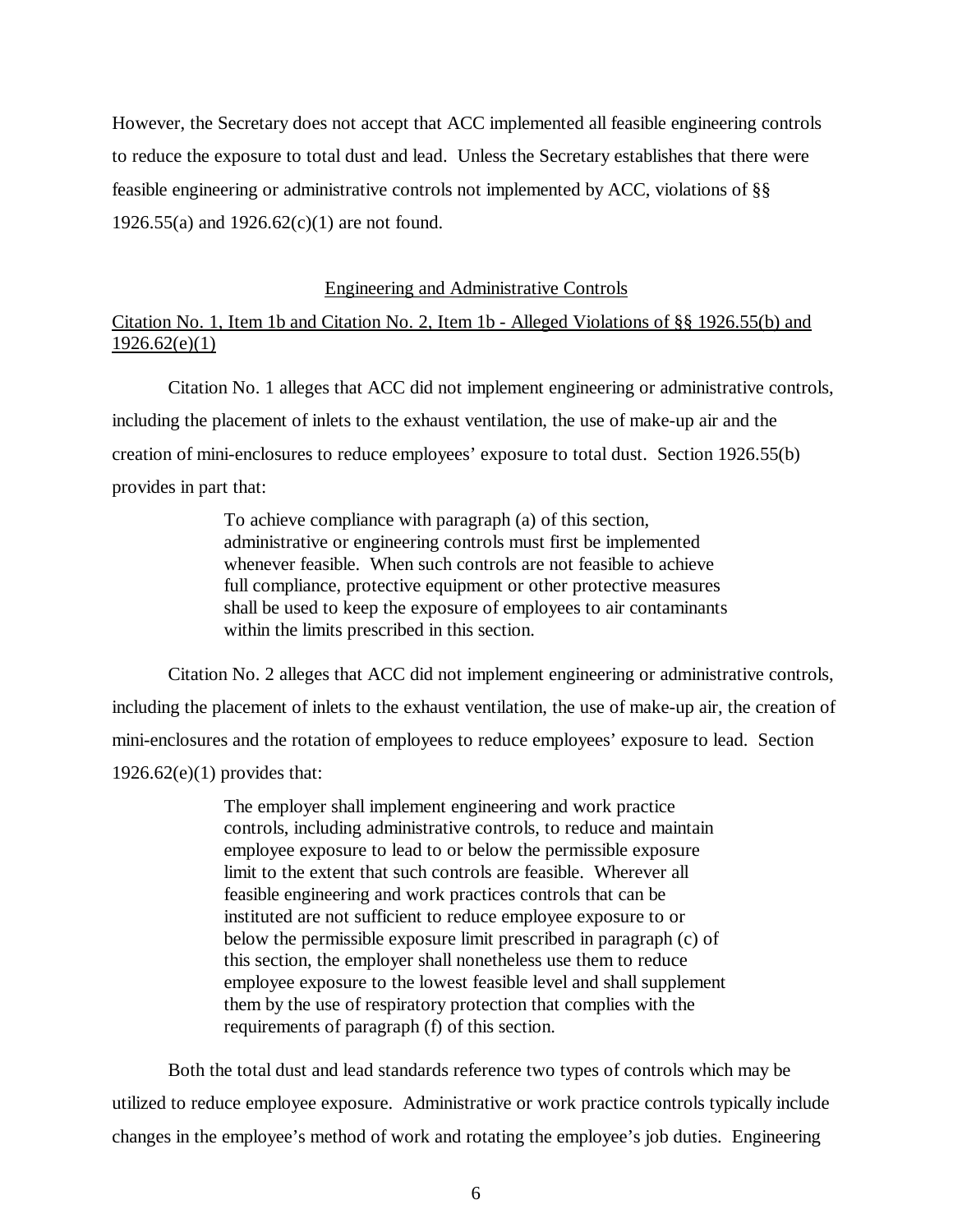controls involve various mechanical devices and equipment, such as exhaust systems, fans, inlets and enclosures (Tr. 485). An employer is expected to implement the administrative or engineering control where feasible even though such control does not necessarily reduce the employee's exposure below the PEL. "The test of whether administrative and/or engineering controls are technologically feasible is whether the controls are achievable and capable of producing a significant reduction in exposure to air contaminants." *G & C Foundry Company,* 17 BNA OSHC 2137 (No. 95-869, 1997), citing *Harmony Blue Granite Co.,* 11 BNA OSHC 1277 (No. 14189, 1983). A control can be feasible even if it does not achieve full compliance. *Id.*

#### *Estoppel From Asserting Additional Engineering Controls*

ACC initially argues that OSHA is estopped from requiring other enclosure configurations, given OSHA's admission in early 1997 that general dilution ventilation was the appropriate engineering control for abrasive blasting operations (ACC Brief, p. 20).

The facts are not in dispute. On May 8, 1996, ACC was inspected by OSHA while performing abrasive blasting on a bridge in Van Wert, Ohio (Tr. 433-434). As a result of the inspection, ACC received a serious citation for failing to implement feasible engineering controls when employees' exposure to lead exceeded the PEL (Exh. R-20; Tr. 444). After filing its notice of contest, an OSHA assistant area director stated in response to interrogatories that general dilution ventilation with local exhausts constituted feasible engineering controls (Exh. R-21, p. 7; Tr. 446-448).

ACC asserts that during settlement OSHA agreed to delete the engineering control violation because ACC agreed to re-position the exhaust ventilation (Tr. 449). However, based on the statement by OSHA that general dilution ventilation was an adequate engineering control, ACC argues that OSHA is now prevented from pursuing other engineering controls. ACC cites *Secretary v Miami Industries, Inc.*, 983 F.2d 1067 (6th Cir., 1992) (employer did not have fair notice that additional guards were needed for a machine because during a prior inspection the inspector indicated that the guards in place were adequate) and *Hamilton Die Cast, Inc.,*11 BNA OSHC 2169 (No. 79-1686, 1984) (Commission dismissed citation where an employer relied upon previous OSHA inspection findings that a guard was not necessary on the equipment).

ACC's estoppel argument is rejected. Equitable estoppel is an affirmative defense. The Secretary is not estopped from enforcing a standard except where she has engaged in affirmative misconduct, active misrepresentation and a resulting injustice to the employer. *Erie Coke Corp*.,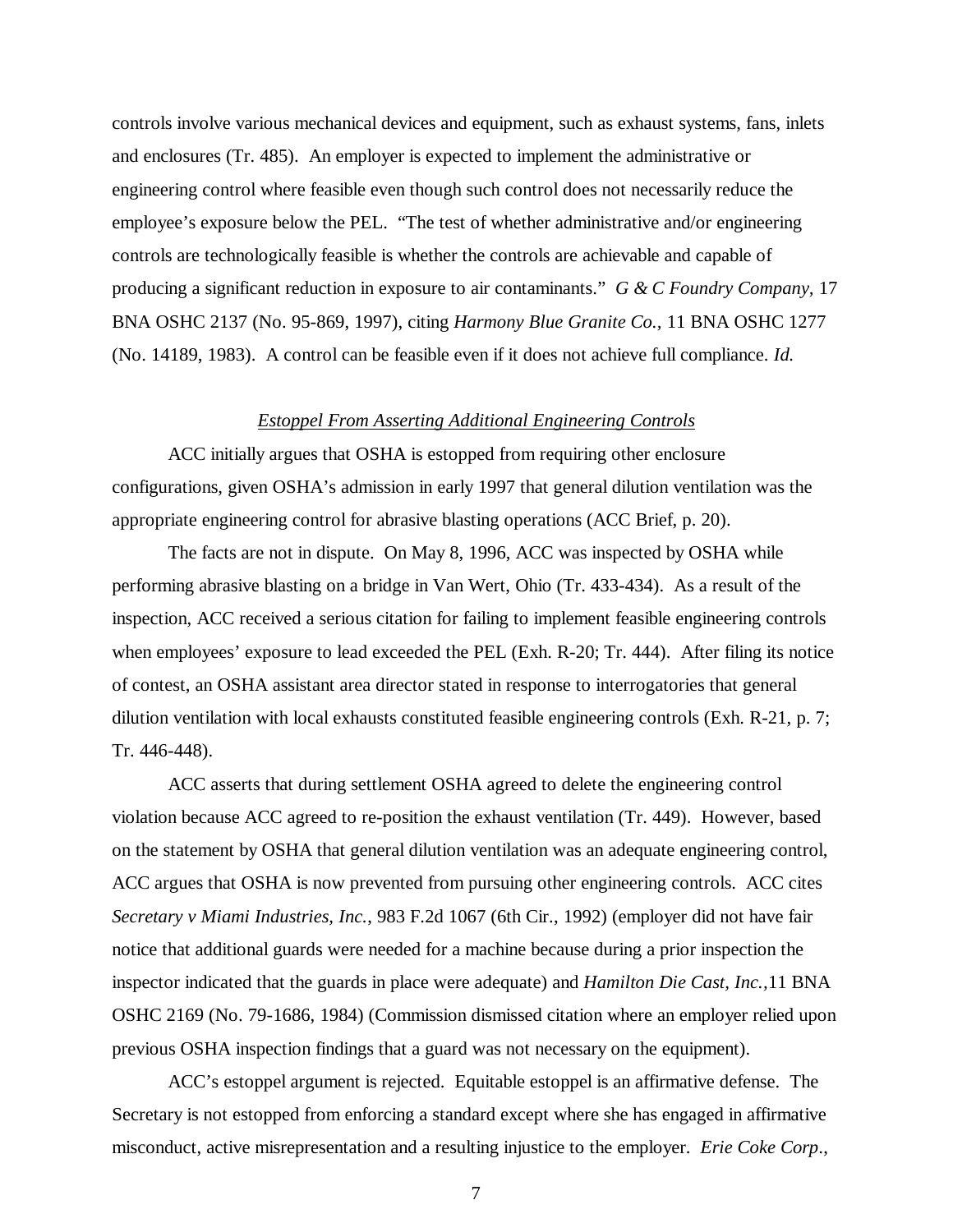15 BNA OSHC 1561, 1568-1570 (No. 88-611, 1992). As noted in the *Erie* case, previous settlements may reflect the results of the bargaining process as to those particular citations and can not be construed as "misrepresentations." Also, the statement by the assistant area director in responding to interrogatories was not shown to restrict engineering controls to dilution ventilation or that general dilution ventilation was recommended for other than the Van Wert bridge project. The standards cited anticipate a continuing obligation by the employer through the use of engineering or administrative controls to reduce employees' exposure until it is at or below the PEL.

# *Application of § 1926.57*

ACC argues that  $\S 1926.57(f)(3)$  establishes the specific requirements for the design of a ventilation system in an enclosure used for abrasive blasting. Section 1926.57(f)(3) provides:

> Blast cleaning enclosures shall be exhaust ventilated in such a way that a continuous inward flow of air will be maintained at all openings in the enclosure during the blasting operations.

The provisions of § 1926.57(f)(3) asserts ACC takes precedence over the engineering controls proposed by the Secretary (ACC Brief, p. 12). ACC argues that by operation of  $\S$  1910.5(c)(1) the particular standard at § 1926.57(f)(3) is applicable to its bridge containment and prevails over the general engineering control standards at § 1926.55(b), which might otherwise be applicable to the same condition, practice, or method. *Lowe Construction Co.*, 13 BNA OSHC 2182, 2183- 2184 (No. 85-1388, 1989). The Secretary argues that § 1926.57(f) does not apply to temporary enclosures such as ACC's containment at the Denison Avenue bridge.

Section 1926.57 establishes standards for ventilation "whenever hazardous substances such as dusts . . . are produced in the course of construction work" which exceed the limits specified in § 1926.55(a). Section 1926.57(a) further provides that "[W]hen ventilation is used as an engineering control method, the system shall be installed and operated according to the requirement of this section." Section 1926.57(f) involves abrasive blasting and its scope at  $\S$  $1926.57(f)(8)$  applies "to all operations where an abrasive is forcibly applied to a surface by pneumatic or hydraulic pressure." By the Secretary's terms, standards at § 1926.57(f) are not restricted to permanent containments or enclosures.

However, § 1926.57(f) does not preempt all engineering controls contemplated by § 1926.55(b). The standard applies to the nature and operation of exhaust ventilation when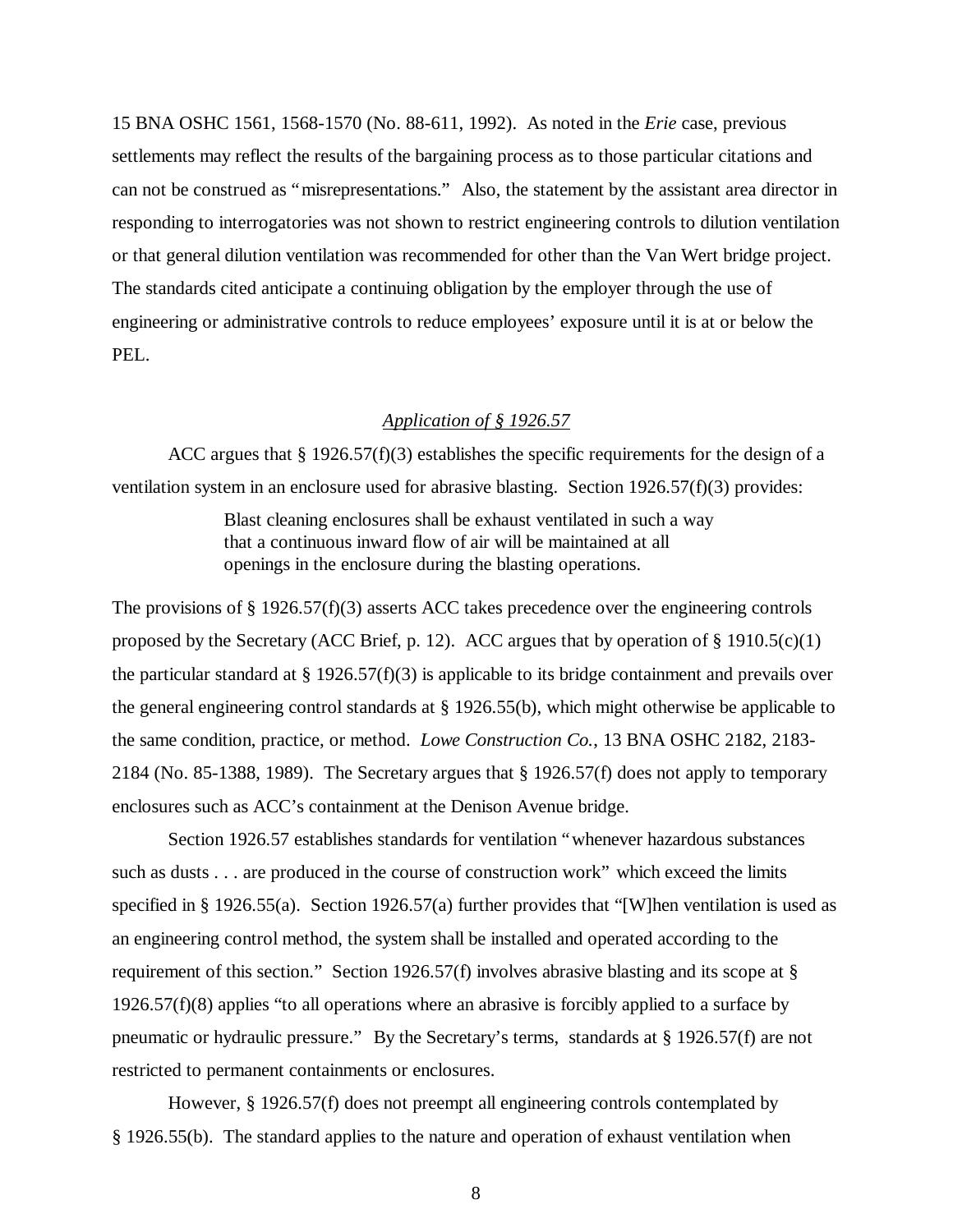ventilation is used as an engineering control to reduce dust exposures identified in § 1926.55(a). It requires that the enclosure be ventilated to maintain an inward flow of air and an exhaust rate sufficient to provide prompt clearance of dust within the enclosure. Section  $1926.57(f)(4)$ requires that the construction, installation, inspection and maintenance of exhaust systems conform to requirements set forth in American National Standards Institute (ANSI) Z9.2-1960 and Z33.1-1961. Therefore, to the extent ventilation is contemplated by the Secretary's recommended engineering controls, the principals in § 1926.57(f) do apply.

# *Controls Used by ACC*

For the Denison Avenue bridge project, ACC used canvas tarps hung from the top of the bridge to the ground to form a tent-like containment area between the bridge concrete abutment and the south-bound lanes of Interstate 71. The containment area was designed by Costas Kozanis, ACC's job superintendent and competent person. Although not specifically measured, based on OSHA's measurements and the engineering plans, the containment was approximately 70 feet wide along the interstate, 78 feet from the interstate to the abutment, and approximately 19 feet high from the ground to underneath the bridge (Exhs. C-18, C-24, R-3, R-12). At the end of the sloped concrete abutment, the height was approximately 6 feet.

A dust collector with a rated capacity of 40,000 cubic feet per minute (cfm) was located outside one side of the containment. Three ducts for the dust collector were placed in an opening to the containment (Exhs. C-2, R-15). Fresh air was allowed into the containment through holes and gaps in the tarps as well as two lourvers installed on the side opposite the dust collector. The movement of air was measured with an anemometer once a week in the middle of the containment in the range of 100 to 110 feet per minute (Exh. R-12; Tr. 351-352, 1171). The containment was designed to provide general dilution ventilation to remove dust accumulation from inside the containment (Exh. C-15).

ACC argues that in its larger containment with general dilution ventilation, there are lower concentrations to iron oxide and lead because of the possible vertical downward air movement generated by the blasting nozzles which pushes the air into the larger area below the girders. There is no blanket of air forced past the bottom of the girders which keeps the particles between the girders (Tr. 929-930). Under general dilution ventilation as explained by Dan Adley, the larger particles created during the blasting process fall to the ground once they lose their kinetic energy. This reduces the concentration of dust near the blasting operations (Tr. 989-992).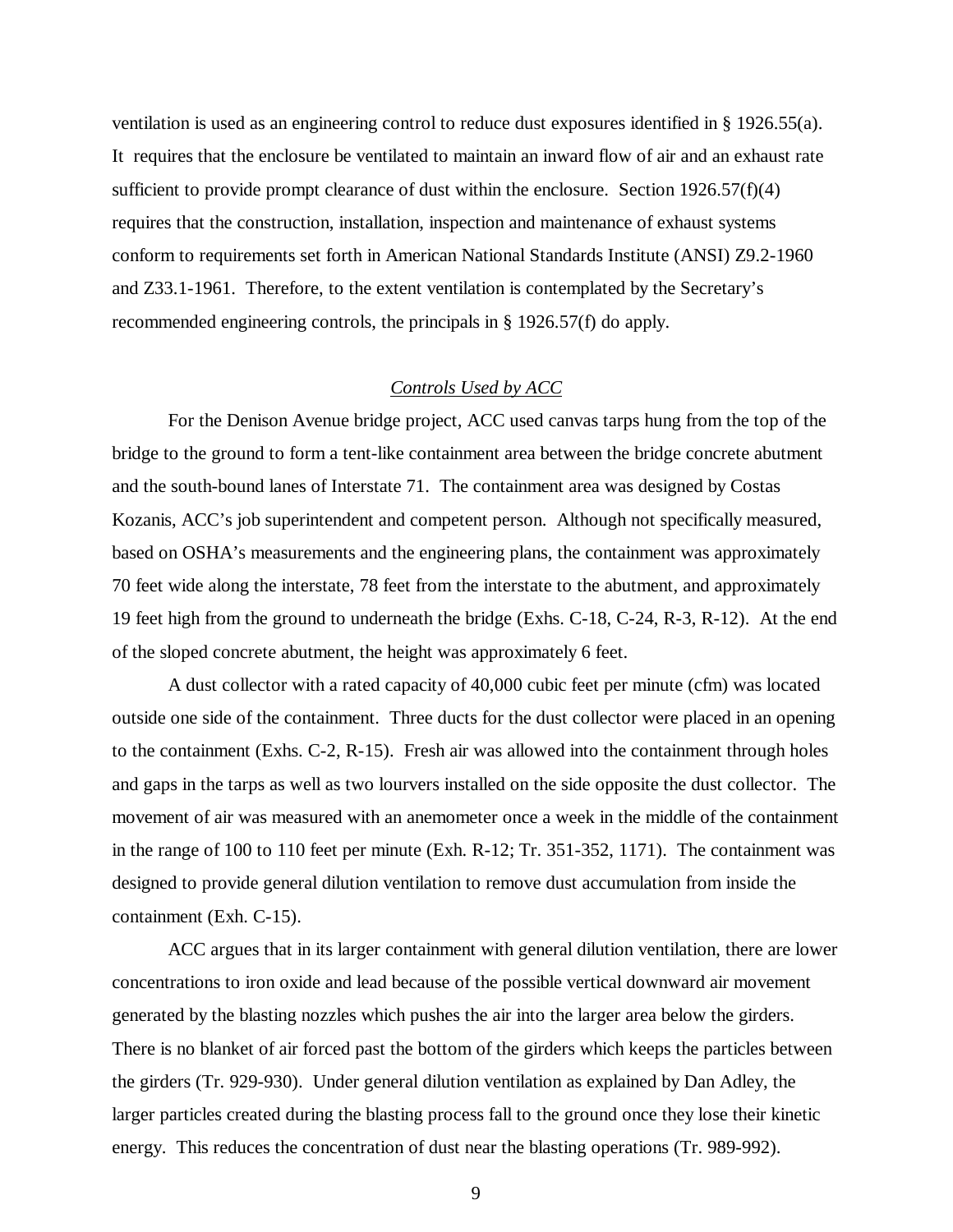While in the containment, employees wore appropriate personal protective equipment during blasting operations. The equipment included a blasting helmet with a shoulder cape and a Bullard respirator with a positive air flow. Employees also wore heavy cotton coveralls and gloves (Exh. C-3;Tr. 43-44, 196). Outside the containment, employees changed their contaminated coveralls in a down draft booth (Exh. R-7, Tr. 193). Also, a trailer was provided for employees to use for meals and breaks (Tr. 144, 350).

# *Secretary's Criticism of ACC's Containment*

Although ACC's general dilution ventilation reduces employee exposure to dust contaminants at least to some extent, the Secretary argues that ACC's containment provided no means of systematically introducing clean air into the containment and maximizing the airflow where the employees were abrasive blasting. The Secretary argues that additional controls were feasible. Compliance officer Danann describes general dilution ventilation as the mixing of contaminants with air and a general lessening of quantities relative to a containment without an exhaust (Tr. 101, 478-479). The American Conference of Governmental Industrial Hygienists (ACGIH) considers dilution ventilation inappropriate for work environments where contaminants are of a toxic nature, such as lead and cadmium (Tr. 104). Section 2.3 "Dilution Ventilation for Health", the ACGIH states:

> The use of dilution ventilation for health has four limiting factors: (1) The quantity of contaminant generated must not be too great or the airflow rate necessary for dilution ventilation will be impractical; (2) Workers must be far enough away from the contaminant source or evolution of contaminant must be in sufficiently low concentrations so that workers will not have an exposure in excess of the established TLV;

(3) The toxicity of the contaminants must be low; and

(4) The evolution of the contaminants must be reasonably uniform.

(Tr. 112-113).

Dan Adley, ACC's expert, considers the ACGIH publication as the "bible" within the industrial hygiene community. Adley concedes that dilution ventilation is not the preferred method of ventilation. The preferred method is to capture the containment at the source and remove it so the employee has no opportunity of exposure. Dilution ventilation is most often used to control vapors (Tr. 1111-1112).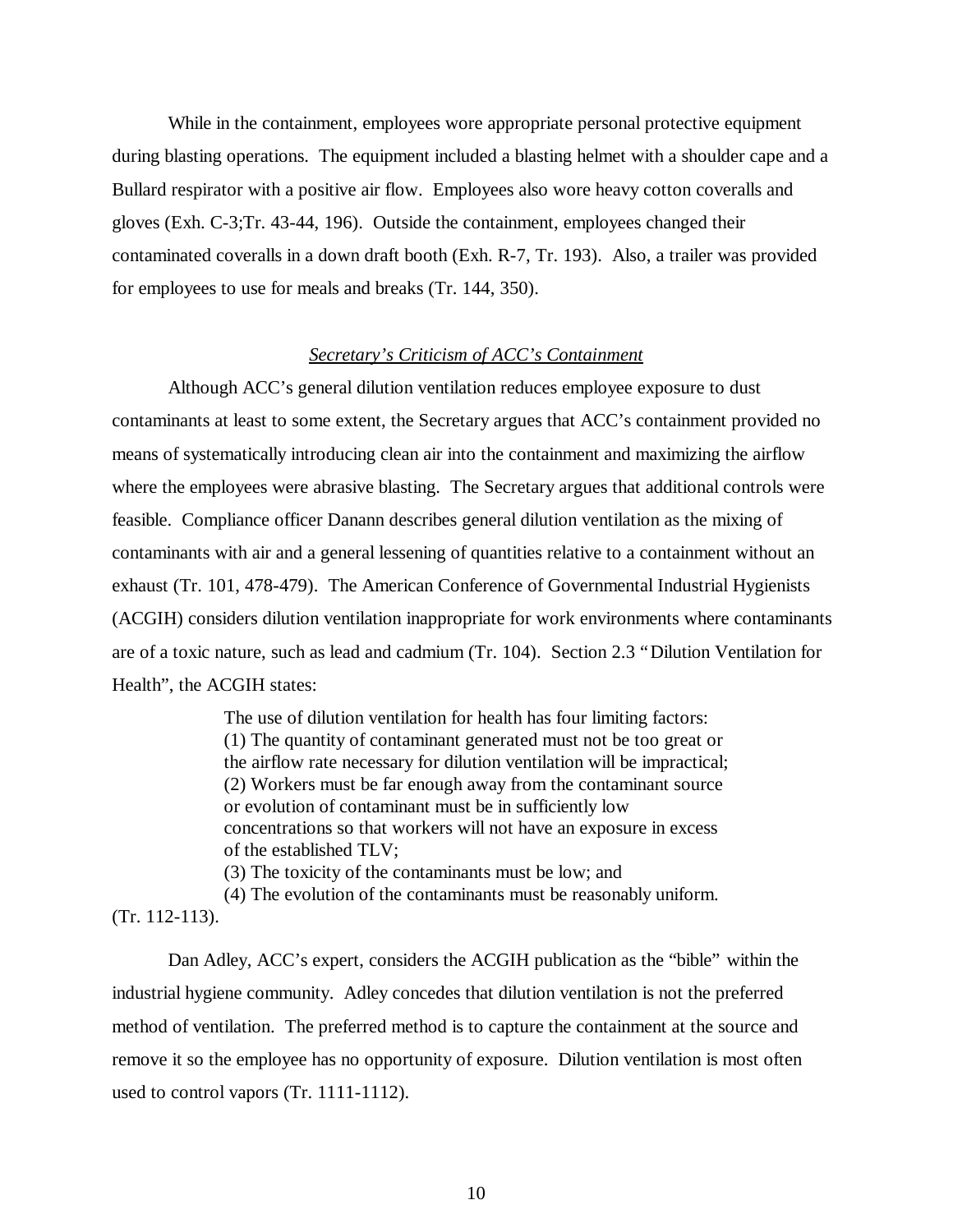John Cignatta,<sup>3</sup> Secretary's expert and licensed professional engineer, describes the containment used by ACC as a "circus tent" enclosure with general dilution ventilation (Tr. 521- 522). According to Cignatta, clean air was only introduced in a haphazard manner through holes and gaps in the tarps. Therefore, dust from abrasive blasting continued to accumulate and be dispersed throughout the large containment area (Tr. 551-552). Cignatta opined that contaminated air accumulated in stagnation points and was recirculated throughout the containment (Tr. 517). He generated illustrations based on a computer model depicting the interior of the containment during abrasive blasting to show the airflow under general dilution ventilation (Exh. C-33, pp. 7, 9). The computer model shows the air flow moving in no discernable pattern. Since the employees performing abrasive blasting are at the point of generation, the three employees appear to be inside a dense cloud of dust accumulation. The computer model is consistent with the compliance officer's observations inside the containment. According to Danann, "[I]t was hard to discern the employees due to the dust clouds in their immediate vicinity" (Tr. 90).

ACC asserts that Cignatta's computer model is unreliable and does not depict the containment at the Denison Street bridge project. First, ACC notes that the sloped concrete abutment is not accurately shown. Instead of a slope, the abutment is shown as three large steps (Tr. 686, 844-845). Cignatta agrees that 50 smaller steps probably would be a closer approximation of the slope's angle. Cignatta concedes that the use of three steps does have some impact on the air flow depicted in the computer model. He was, however, unable to estimate the extent of the impact (Tr. 686-687).

Secondly, ACC argues that the orientation of the blast nozzle shown in the computer model as compared to actual useage is biased towards employee exposure (Tr. 846, 850-851). The nozzle is shown pointing in a parallel direction with the girders. In reality, the nozzle for the most part is pointed in an upward direction to clean the underside of the bridge and upper

<sup>3</sup>ACC argues that Cignatta is not qualified as an expert under principals outlined in *Daubert v. Merrell Dow Pharmaceuticals, Inc.,*113 S. Ct. 2786, 2794 (1993). Mr. Cignatta is accepted as an expert witness. Cignatta is a licensed engineer and has testified as a qualified expert in at least two prior cases involving abrasive blasting on bridges. *See Manganas Painting Co., Inc.,* 1995-1997 CCH OSHD ¶ 31,183 (No. 94-588, September 17, 1996; directed for review) and *E. Smalis Painting Co., Inc*., 1995-1997 CCH OSHD ¶ 31,113 (No. 94-1979, March 26, 1996; directed for review). He is a registered professional engineer and has authored several publications (Exh. C-32). He has prepared reports involving computer modeling and ventilation sytems for abrasive blasting on bridges (Exhs. C-30, C-31).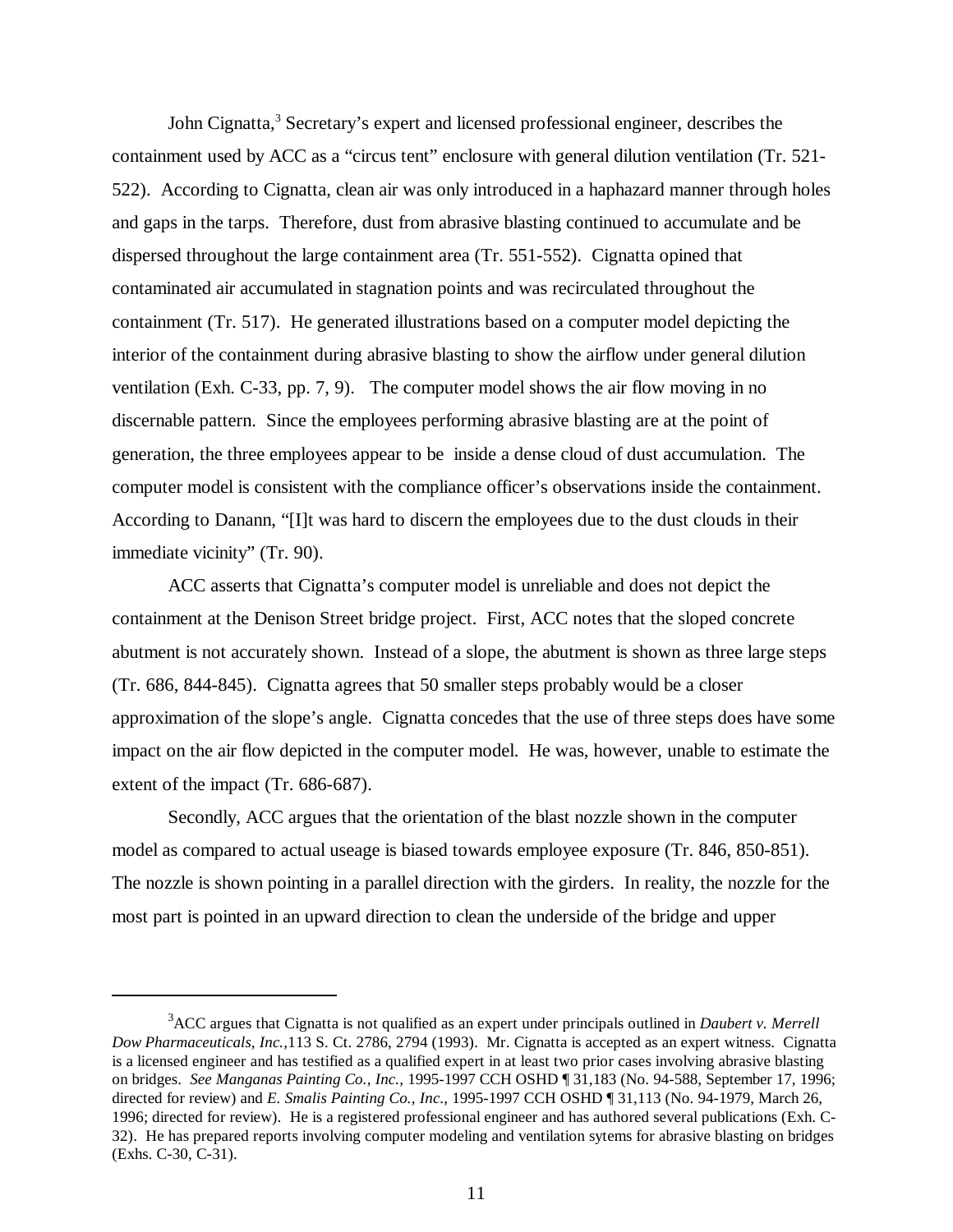portions of the girders (Tr. 692-693). Also, the model assumed that the nozzle is 3 cm x 3 cm (Tr. 681). The nozzle used by ACC is a half-inch smaller in diameter (Tr. 682).

Finally, ACC argues that the holes and gaps in the tarps are incorrectly depicted in the computer model. The number and location of the gaps and holes which provide the source of fresh air are based on photographs taken by compliance officer Danann (Exhs. C-1, C-2; Tr. 851- 852). The computer model shows two exhaust ports (dust collectors) and five holes and gaps along one side of the containment. However, Danann's photographs only show a portion of the containment, and she did not identify or measure all holes and gaps in the tarps. Similiarly, the exhaust ducts are not shown on the sloped portion of the abutment (Tr. 858). According to ACC, changes in the position of the exhaust ducts and holes for fresh air affects the ventilation in the containment (Tr. 856-857). For example, the record indicates that two 2 x 2-foot wooden louvers, not shown in the computer model, were installed across from the dust collector. The louvers permitted some cross-ventilation of fresh air.

ACC's arguments regarding the computer model's depiction of its containment at the Denison Avenue bridge have merit. However, since the abrasive blasting was done above the cross- ventilation, there was little impact at the point of dust generation (Tr. 689). Cignatta's model showing the dust generation is supported by the air sampling results taken by compliance officer Danann and her observations. It is undisputed that the employees were exposed to excessive concentrations of airborne dust accummulations containing lead and iron oxide. Manis' exposure was 56 times the PEL for lead and 23 times the PEL for total dust, and Kofinas' exposure was 39 times the PEL for lead and 5 times the PEL for total dust. The computer model is used as representative of airflow patterns within a containment with similarities to the Denison Avenue bridge containment under general dilution ventilation. It is not considered as an accurate depiction but is used to show how modifications in containment design may affect the concentrations of airborne contaminants on employees performing abrasive blasting.

#### *Secretary's Recommended Engineering and Administrative Controls*

The Secretary's recommended engineering controls include (1) placement of the dust collection unit closer to the abrasive blasting, (2) use of make-up air to reduce the high levels of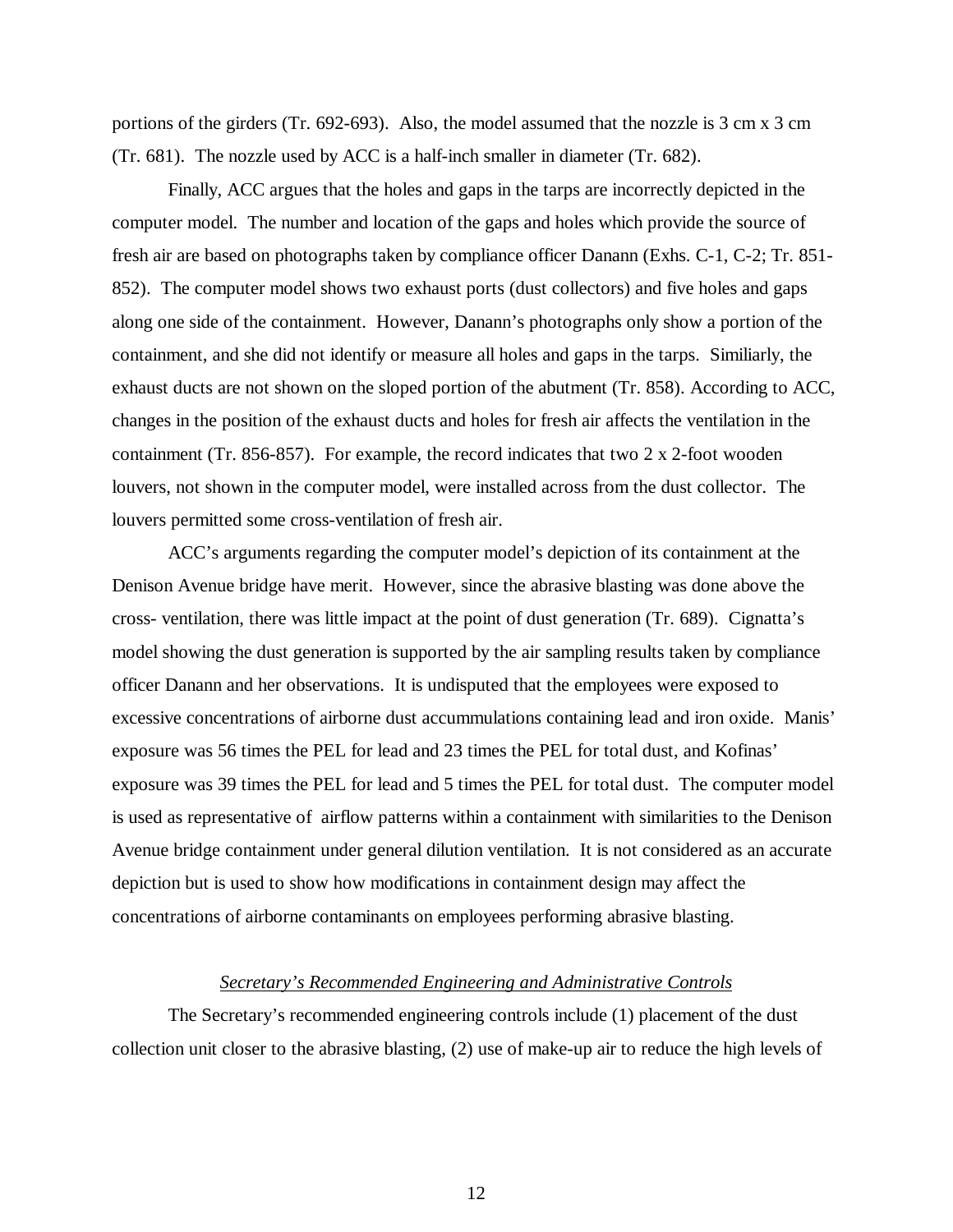dust around the blasters, and (3) the creation of mini-enclosures.<sup>4</sup> The Secretary also recommends reducing the amount of time an employee spends abrasive blasting (Tr. 104-107).

The recommended controls identified by the Secretary are claimed to reduce both the lead and total dust exposures. According to Cignatta's research, as the PEL for lead is approached through the use of engineering controls, employee exposure to other contaminants, such as total dust, is also reduced (Exh. C-29, p. 5). The Secretary's recommended engineering controls involve the attempted movement of airborne contaminants away from the employee's breathing zone. If the controls are shown feasible, equivalent reductions in employee's exposure levels to total dust and lead are therefore reasonably expected.

A discussion of each of the Secretary's recommended controls follows:

# 1. Local Exhaust Ventilation

The placement of dust collection by local exhaust involves the capture of airborne contaminants nearer the source of dust generation; abrasive blasting. The contaminants are captured by suspending exhaust inlets with flexible hoses in close proximity to the employees performing abrasive blasting. The Secretary recommends that the local exhaust be applied to the blasting nozzle to vacuum the generated dust (Tr. 105). The local exhaust draws the contaminated air away from the employees and into the dust collector (Tr. 104-105, 549). In ACC's general dilution ventilation, the employees were abrasive blasting far from where the dust collector was exhausting the dusty air from the containment (Tr. 512).

The feasiblity of local exhaust ventilation for abrasive blasting is not established by the record. It is not shown that such local exhaust equipment exists for abrasive blasting, has been used at other abrasive blasting jobs, or can be adapted to ACC's abrasive blasting process. Abrasive blasting is not a process which permits a stationary local exhaust system. Employees need to freely move along the steel girders. They are expected to clean in excess of 1,000 square feet of steel per day (Tr. 352-353). Also, the blasting nozzle delivers the abrasive material at a velocity of 400 miles per hour which reduces the effectiveness of an exhaust attached to the blasting nozzle (Tr. 466). Even if a local exhaust system is available, the Secretary fails to identify any anticipated reduction in employees' exposure to contaminated dust.

<sup>&</sup>lt;sup>4</sup>The Secretary's recommendation for the use of less dusty techniques, dust suppressant additives or media was withdrawn (Tr. 296-297).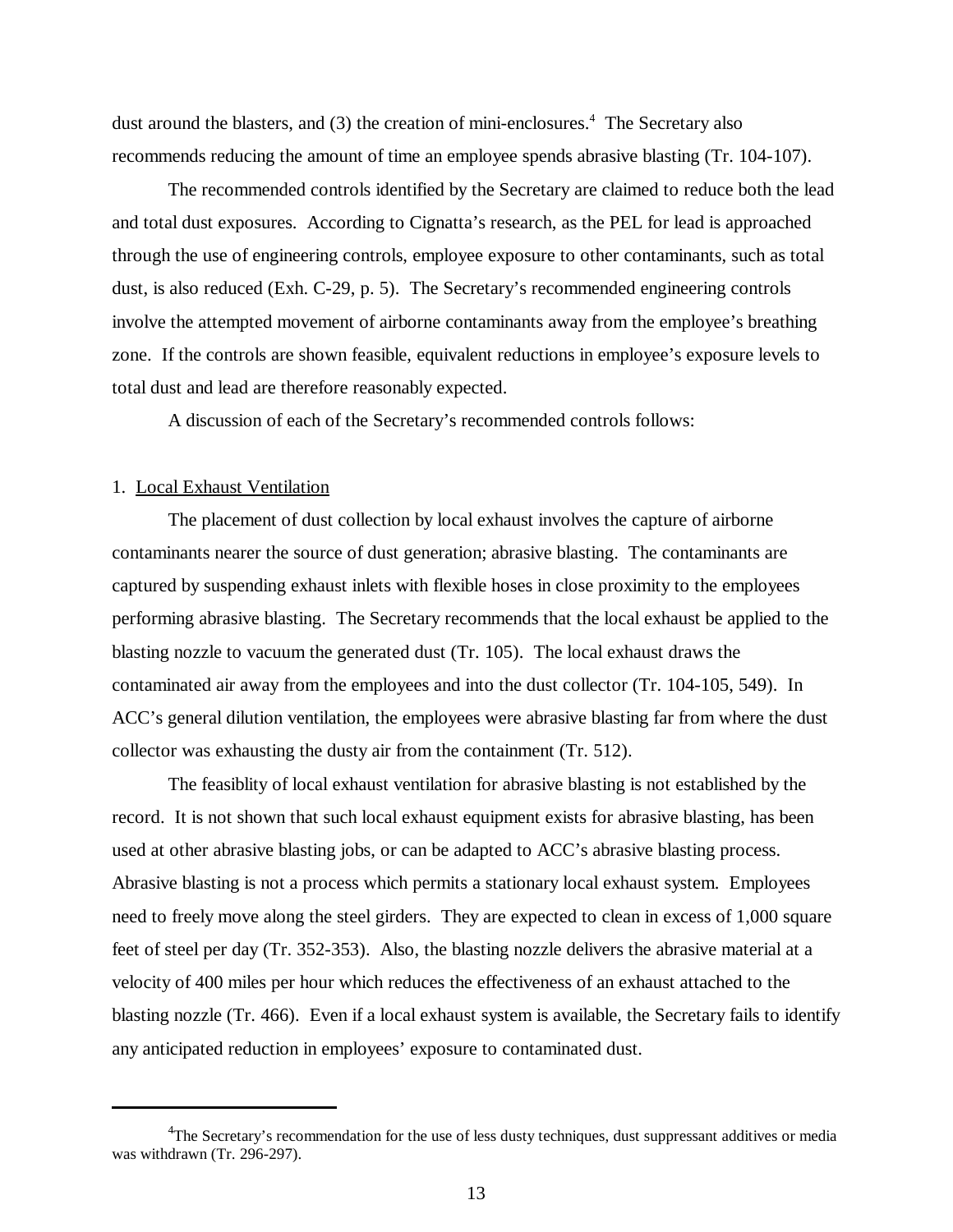#### 2. Use of Make-up Air

The Secretary recommends the use of make-up air to reduce the levels of dust around employees performing abrasive blasting and to move the dust towards the dust collector (Tr. 105- 106). Contaminated air is more efficiently moved out of the containment if fresh air is systematically introduced into the containment. The introduction of fresh air, when coupled with the use of an exhaust system, creates a "push/pull" pattern of air movement across the containment. Fresh air introduced at one end of the containment pushes through the containment while contaminated air is pulled out at the other end by the dust collector. John Cignatta, the Secretary's expert, opined that if proper push/pull ventilation<sup>5</sup> is implemented, the dust generated by abrasive blasting is quickly "washed" through the containment, reducing the amount of time that contaminated air remains in the employees' breathing zone (Exh. C-33, p. 11; Tr. 548-549). Cignatta stated that the installation of louvers along one side of the containment allows for the systematic introduction of make-up air (Tr. 549). Cross-ventilation airflow avoids large air stagnation points.

The record shows that two louvers to permit the entry of fresh air were installed across from the dust collector in ACC's containment, thus creating to some extent the cross ventilation recommended by the Secretary (Tr. 1214, 1223). Using an anemometer once a week, ACC measured the airflow in the middle of the containment in excess of 100 feet per minute (Exh. R-12; Tr. 351-352). The Secretary fails to show that ACC did not use make-up air as part of its general dilution ventilation system.

#### 3. Reducing Employee Time of Exposure

The Secretary also recommends altering the employees' work schedules and job duties as an administrative control to reduce employees' exposure. By reducing an employee's time abrasive blasting, the amount of time an employee spends in the containment is reduced (Tr. 256- 257). For example, the Secretary suggests that employees can be rotated between abrasive blasting and painting. She argues that if administrative controls are used in combination with engineering controls, employees' exposure may be substantially reduced.

The record in not clear whether ACC, to some extent, already rotates employees. Compliance officer Danann agrees that ACC possibly already interchanged between the blasting

 ${}^{5}$ Cignatta referred to push/pull ventilation also cross-flow ventilation.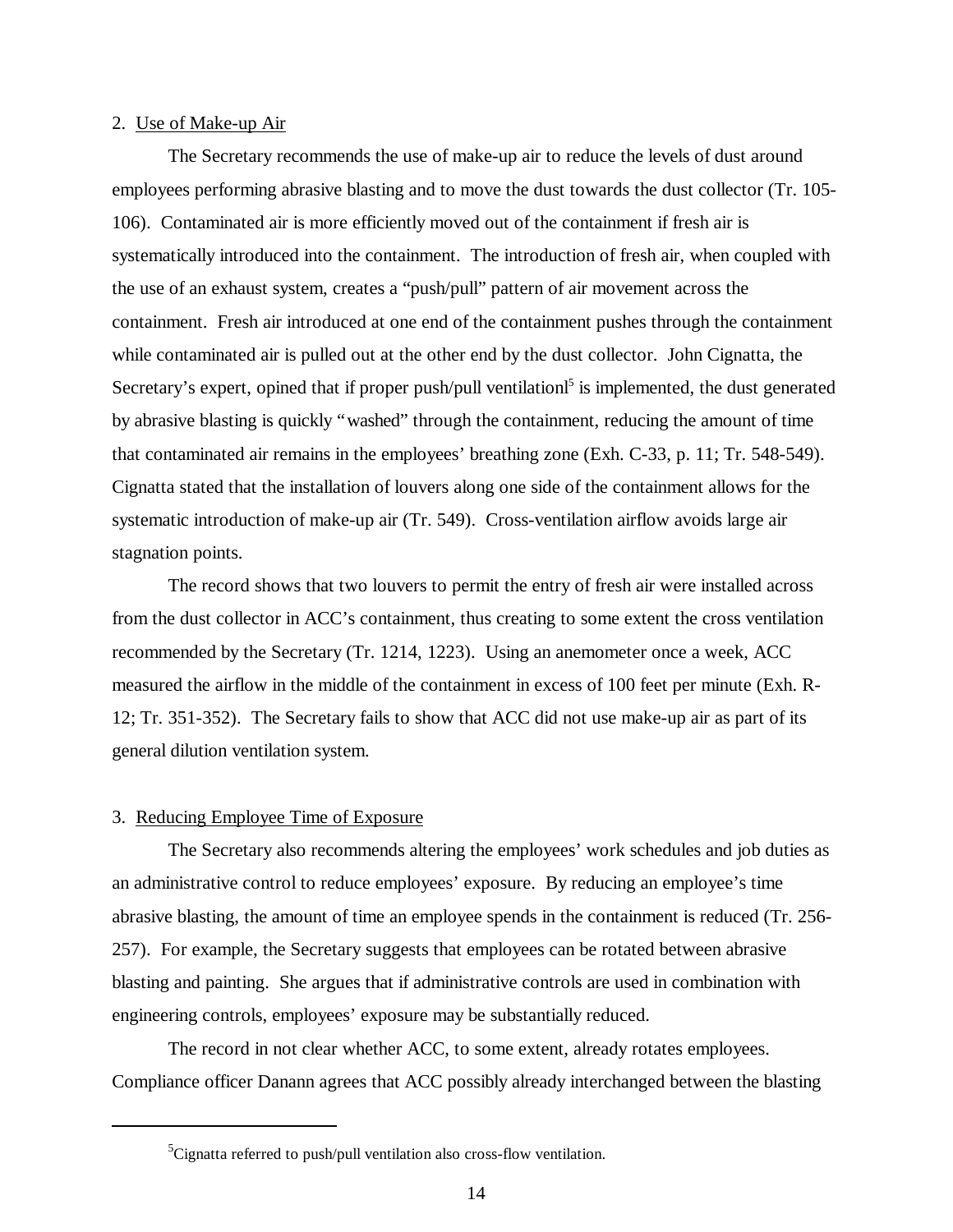crew and paint crew (Tr. 256). She knew that some employees who had earlier been designated as painters were also performing abrasive blasting. Based upon the concentration levels she detected, Danann was unable to identify the amount of time that an employee could perform abrasive blasting before rotation (Tr. 256-257). As a result of working from pic scaffolding, employees regularly had to stop blasting, relocate the scaffolding and clean the area (Tr. 1079). The record does not establish the feasibility of regularly rotating employees to achieve significant reductions in exposure levels. ACC employs less than 15 employees .

### 4. Dance Floor or Mini-Enclosure

The primary control recommended by the Secretary is the use of a dance floor, or minienclosure, which reduces the size of the containment (Tr. 105-106). In principal, the dance floor elevates the floor level of the containment from the ground to approximately two feet below the steel girders needed to be cleaned. With the mini-enclosure, the walls of the dance floor are also moved in to form an even smaller containment. For example, Cignatta calculates that the working space for a dance floor enclosure is reduced to approximately 13,300 cubic feet, as opposed to approximately 72,000 cubic feet in ACC's circus-tent containment (Tr. 547). For a minienclosure 12 feet wide, he expects that the working space is further reduced to approximately 2,000 cubic feet. Thus, there is a reduction in excess of 90% in overall volume needed to be ventilated (Exh. C-33; Tr. 563-565). Cignatta states that a dance floor or mini-enclosure can be hung from rails or suspended below the bridge. Also, the enclosure can be mounted on a semitractor trailer and lifted into position underneath the bridge by hydraulic jacks (Exh. C-33, pp. 23- 24; Tr. 546, 578).

By also establishing cross-flow (push/pull) ventilation in conjunction with the dance floor or mini-enclosure, Cignatta opines that a more directed airflow can be created from the source of incoming fresh air to the dust collector. The ventilation system for the dance floor or minienclosure approaches "plug flow," which is a condition where contaminated air is washed away almost as fast as it is generated (Tr. 563-564).

Also, Cignatta recommends installing a grated floor or V-trough in the mini-enclosure to allow spent abrasives and large paint chips to collect for easier retrieval (Tr. 561, 565-567). The grating or V-trough removes the abrasives and paint chips from the work area and prevents them from being re-disturbed into the employee's breathing zone. Also, a retrieval system eliminates the need for employees to vacuum the floor to recover the spent abrasives.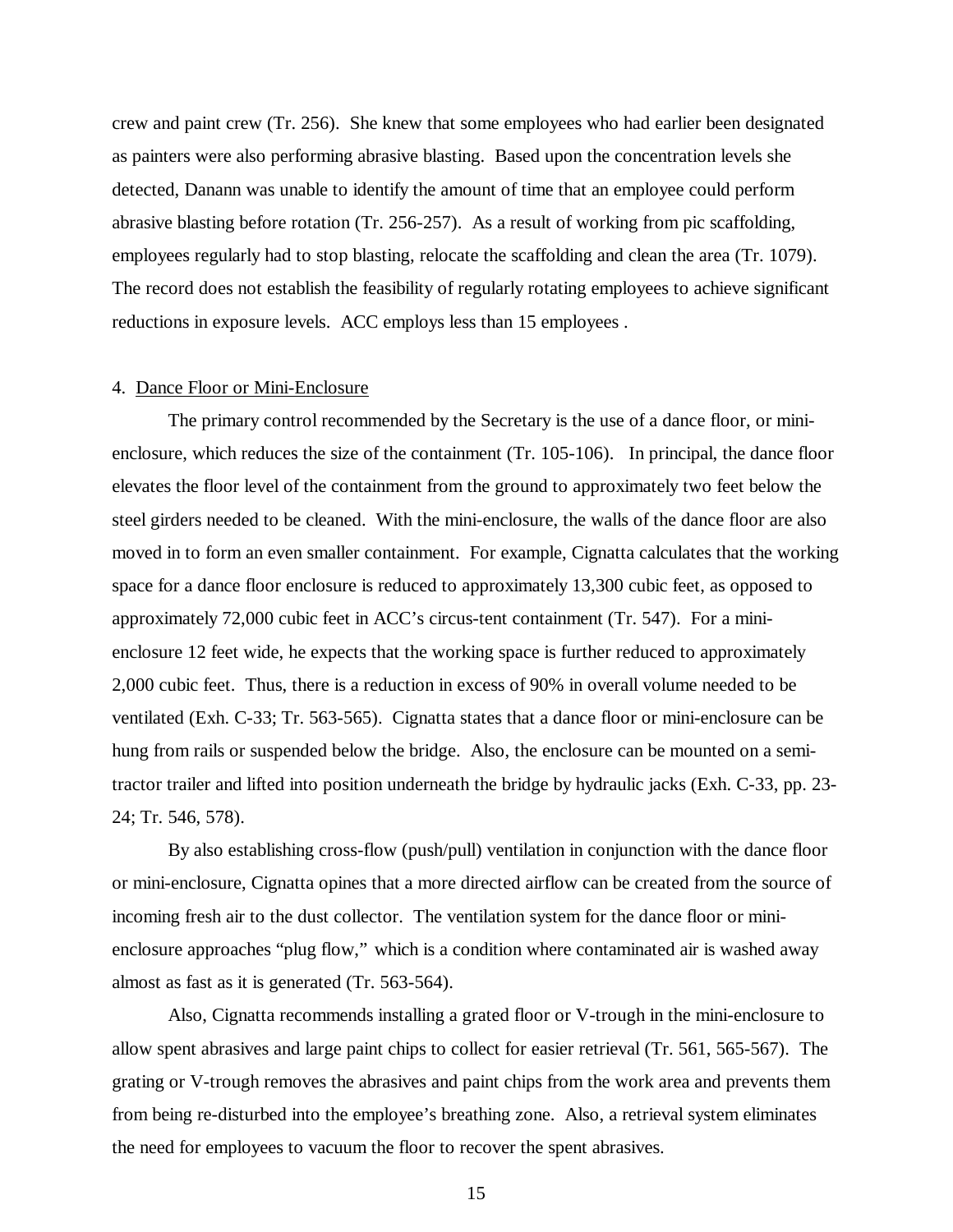With a mini-enclosure and a directed airflow system, John Cignatta testified that an overall reduction in employee exposure to total dust and lead is expected to be from 1% to 5% of the exposure levels recorded by OSHA's air sampling (Tr. 617, 619-620). Using 5% as an example, Kofinas recorded total dust level of 76 mg/m3 would be reduced to 3.8 mg/m3--not above the PEL. Although Manis' total dust exposure of 345 mg/m3 is above the PEL at 17.25 mg/m3, his exposure level is substantially reduced. Similiarly, although the three employees remain overexposed to lead, Cignatta would anticipate substantial reductions from the use of a minienclosure and directed airflow. Manis's exposure to lead of 2789 ug/m3 would be reduced to 139.45 ug/m3; Tataridis' exposure of 783 ug/m3 would be reduced to 39.15 ug/m3; and Kofinas' exposure of 1963 ug/m3 would be reduced to 98.15 ug/m3.

# *Record Fails to Establish Feasible Controls*

In addition to the other controls previously discussed, the dance floor or mini-enclosure are also not shown by a proponderance of the evidence as feasible controls at the Denison Avenue bridge which would significantly reduce employee exposure to total dust and lead. The record shows that because of the smaller enclosed area and the obstruction caused by the steel girders to the airflow pattern, there may not be sufficient fresh air circulated into the area between the girders to reduce the contaminated dust generated by the abrasive blasting.

In the preamble to the interim lead standard (58 FR 26590, May 4, 1993), the Secretary anticipated that with mechanical ventilation and an enclosure or containment as engineering controls, employees performing abrasive blasting would be exposed to lead levels in the range of 18,650 ug/m3 (Exh. R-35). The monitoring results at the Denison Avenue bridge were in this range. Thus, ACC's general dilution ventilation appears to meet the Secretary's anticipated levels of lead exposure utilizing engineering controls.

The airflow through a dance floor or mini-enclosure was not shown to necessarily remove the dust concentrations between the girders. There were approximately six girders to disrupt any cross airflow ventilation in the dance floor or mini-enclosure. With the dance floor or minienclosure, Cignatta testified that there was only an approximate two feet below the girders with an unobstructed path between the fresh air intake (louvers) to the exhaust (dust collector). The airflow was to move under the girders from the louvers to the dust collector (Tr. 863-864). However, the concentration of dust was generated between the girders at the employee's breathing zone. There was no designed air flow directed to this area. The only source of air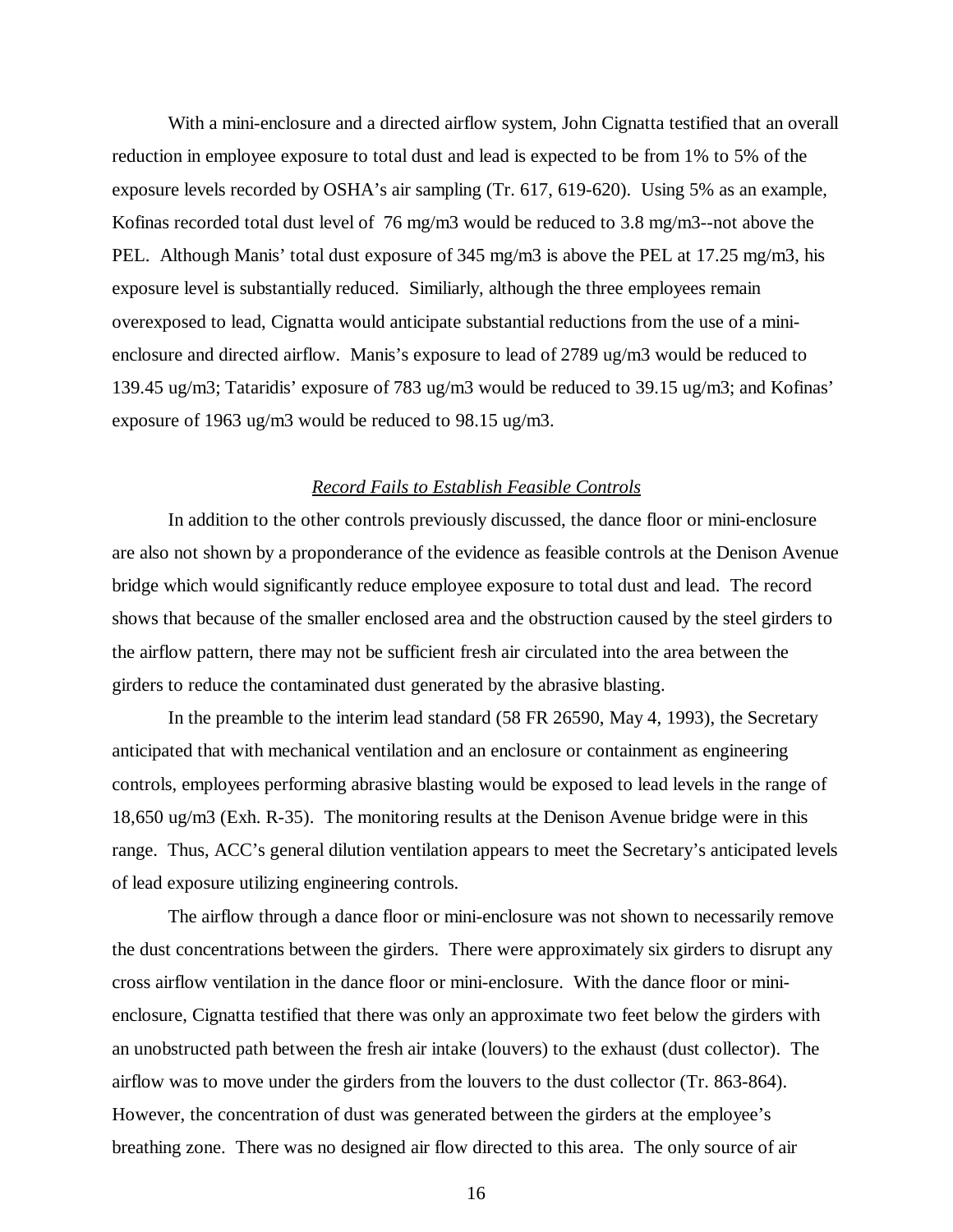between the girders was from the blasting nozzle which directs the abrasives to the steel. Based on the movement of the blast nozzle, it was not shown that air from the nozzle provided a downward draft which captured the dust in the air flow at the employee's feet. The air flow pattern described by Cignatta may preclude the effective removal of the dust created during the blasting operations.

Dr. Stanley Penkala, ACC's expert in air science and a PhD, opined that in the minienclosure configuration, lead dust accumulates between the beams (Exh. R-28). He testified that Cignatta's model does not show the rebound effects of air flow when hitting solid objects such as the steel girders. Penkala stated that the air flow drawn past the employee's feet at an efficient rate could result in higher concentrations of dust between the girders at the employee's breathing zone (Tr. 877-878). Penkala testified that Cignatta's air flow recommendations for the minienclosure do not adequately remove dust concentrations from the area between the girders where the abrasive blasting operations occur (Tr. 863-864). The air flow moves in a blanket at a steady rate underneath the beams. It fails to capture the dust cloud between the girders (Exh. R-30; Tr. 865). Penkala opines that the dust generated by the blasting process is not captured by the air flow under the girders but instead is recirculated in the area between the beams. According to Penkala, the dust is not removed because there is no make-up air introduced into the area (Tr. 866-867).

Daniel Adley, ACC's expert and certified industrial hygienist and safety professional, testified that when the abrasive material from the blasting nozzle hits the girder, the pulverized grit and paint chips deflect in all directions depending on the orientation of the nozzle to the girder. Adley opined that the level of employee exposure in ACC's containment was well within the range of expected lead exposure during abrasive blasting (Tr. 984). Adley had gathered the exposure data in abrasive blasting for the Secretary's interim lead in construction standards (Tr. 976-977). Also, Adley stated that Cignatta's computer model was ineffective in predicting lead exposure levels because the concentrations of lead in the paint and its thickness were not determined (Tr. 1085-1086).

To support their expert opinion, ACC produced two air monitoring studies. In air monitoring performed in 1994 during abrasive blasting of the lead levels in a containment of 200,000 cubic feet and one of 3,000 cubic feet, the authors concluded that neither containment was of value in reducing an employee's lead exposure. In fact, the smaller containment showed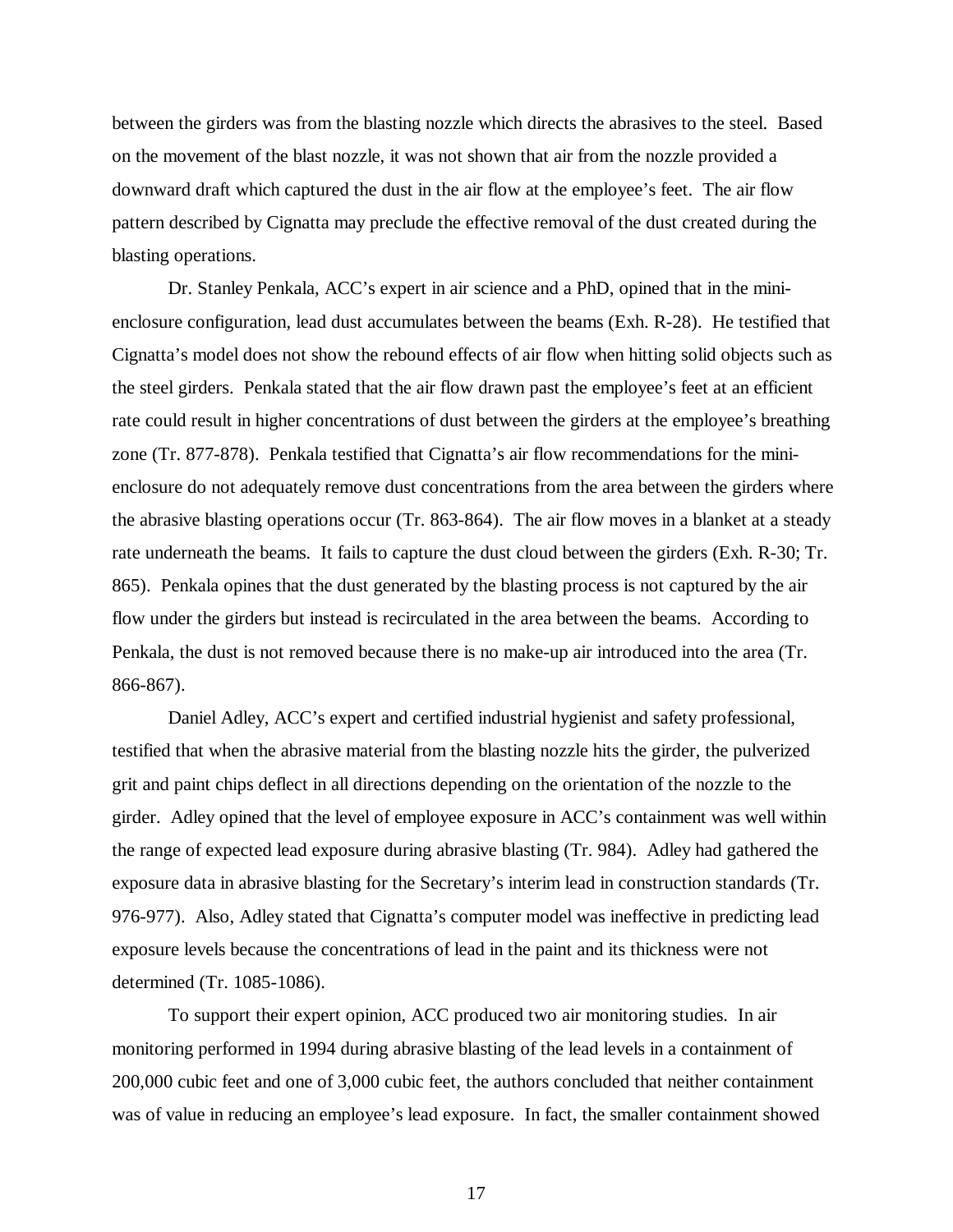lead levels three times higher on a geometric mean than the larger containment. Although the monitoring was conducted on a small sample, the report tends to support ACC (Exh. R-26).

In another study performed by the Federal Highway Administration in 1995, the authors also concluded that higher levels of lead exposure were found in the smaller containment. The authors also stated that ventilation systems do not appear to be effective on reducing employee exposure (Exh. R-37).

On the other hand, Cignatta did not perform any air monitoring at the Denison Avenue bridge. He did not observe ACC's abrasive blasting operation or the containment at the Denison Avenue bridge. His computer model is flawed in its depiction of ACC's containment. Also, Cignatta failed to provide quantitative data to establish the nature of any reductions that were anticipated in any bridge painting project where mini-enclosure or dance floor designs were used when compared with the general dilution ventilation used by ACC. He was unable to identify any contractors who used a mini-enclosure or dance floor similar to his designs for ACC (Tr. 747).

Cignatta's report "Computer Aided Engineering For Design of Ventilation System at Industrial Painting Projects" is of limited value to this case (Exh. C-30). The primary example discussed involved the abrasive blasting of a water tank where a vertical containment was designed. The containment had the fresh air intake at the top and the dust collector at the bottom, creating a downward air flow pattern past the employees working from pickboards. The greatest reduction in exposure resulted, however, from replacing the solid pickboard with a grated pickboard. Thus, there was no obstruction to the air flow pushing the dust cloud down and away from the employee's breathing zone.

As a result of testifying as an expert in *E. Smalis Painting Co., Inc.*, 1995-1997 CCH OSHD ¶ 31,113 (No. 94-1979, 1996; directed for review), Cignatta prepared a report (Exh. C-31). The report and the judge's decision show that Cignatta anticipated reductions in lead levels from an average of 23,000 ug/m3 (three abrasive blaster sampled by OSHA) to less than 500 ug/m3 with the use of the mini-enclosure and ventilation. However, the record does not show the design of the enclosure or describe the air flow pattern for comparison in this case. Also, as noted by the judge, the respondent did not present any evidence of infeasibility in the *E. Smalis* case.

Although the court is not convinced that employee exposure cannot be improved, the record in this case fails to establish that the controls recommended by the Secretary provide significant reductions in the employee's exposure to total dust and lead. Even with engineering controls, an employee's exposure would still significantly exceed the PEL and the employee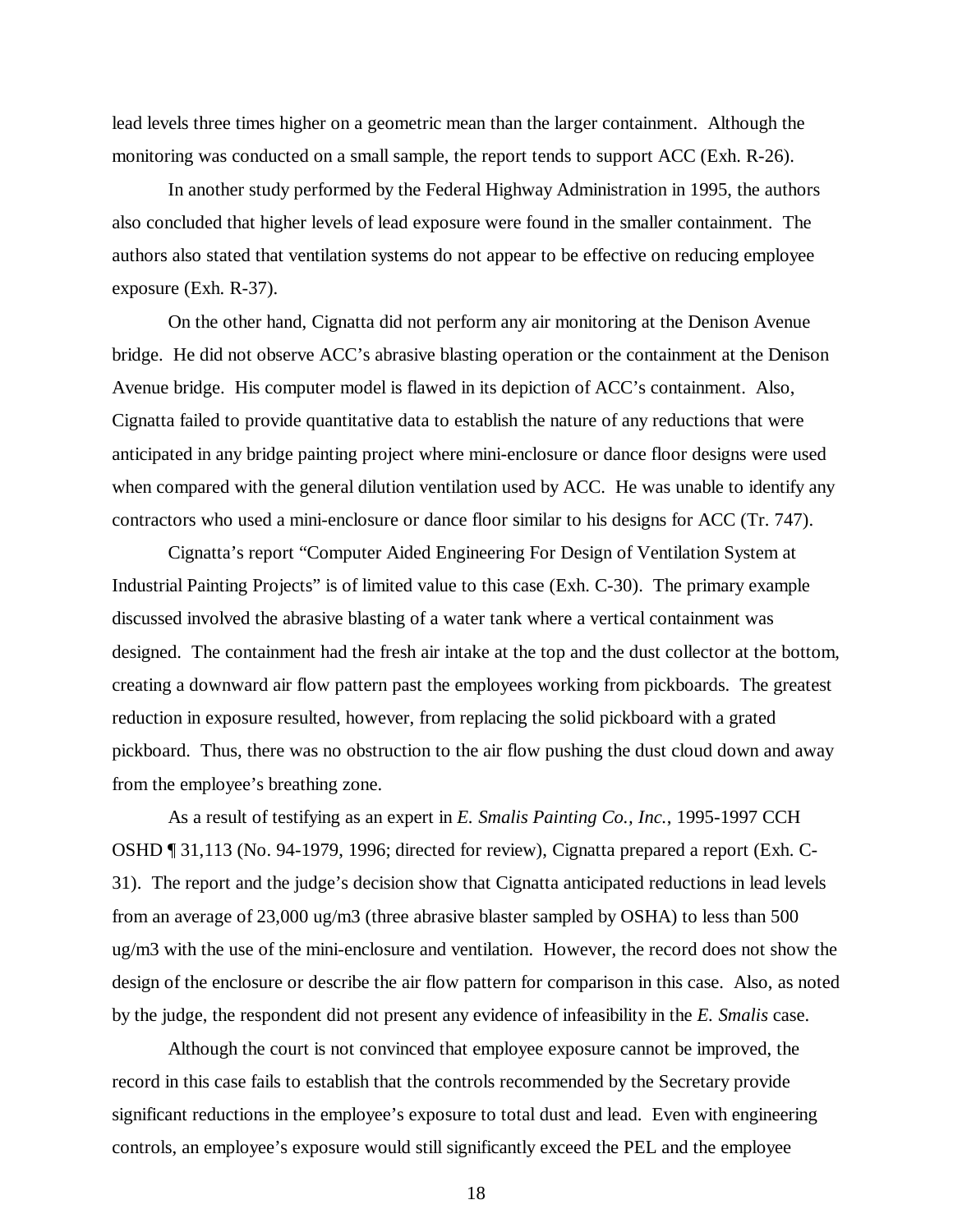would still need to wear a Bullard CE type respirator (Tr. 765). Also, the Secretary does not discuss the costs of the proposed dance floor or mini-enclosure. The Secretary argues that ACC can include the cost of engineering controls when estimating the cost of the project (Secretary's Brief, p. 27). Contractors who do not include regulatory costs in their bids obtain an unfair advantage over more responsible contractors. However, the Secretary must identify generally the cost of recommended controls. In discussing proof of economic feasibility, the Review Commission in *Smith Steel Casting Co.,* 15 BNA OSHC 1001, 1010 (No. 80-2322, 1991), stated that the " Secretary did not have the burden to establish an employer's cost of compliance to a definitive degree of certainty; rather, absent rebuttal evidence, the Secretary was only obligated to adduce enough evidence to support a *prima facia* case." In *Smith Steel Casting Co.,*the Secretary's expert used his experience in estimating costs for proposed controls. In this case, there should have been at least some general cost information. The alleged violations of §§ 1926.55(b) and 1926.62(e)(1) are vacated.

#### Remaining Violations Alleged in Citation No. 1

### Item 2a and 2b - Alleged violations of §§ 1926.62(h)(5) and 1926.1127(k)(6)

The citation alleges that employees performing abrasive blasting were exposed to lead and cadmium when they used compressed air to blow paint chips, dust, and used abrasive from the top to the bottom of the abutment. Section 1926.62(h)(5) provides:

> Compressed air shall not be used to remove lead from any surface unless the compressed air is used in conjunction with a ventilation system designed to capture the airborne dust created by the compressed air.

Similarly, under the cadmium standard,  $\S$  1926.1127(k)(6) provides:

Compressed air shall not be used to remove cadmium from any surface unless the compressed air is used in conjunction with a ventilation system designed to capture the dust cloud created by the compressed air.

The standards regulate employee exposure to lead and cadmium when using compressed air to clean surfaces after abrasive blasting activities. The use of compressed air is permitted to clean surfaces if used in conjunction with a ventilation system capable of capturing the resulting airborne dust. The purpose is to prevent employee exposure (Tr. 111).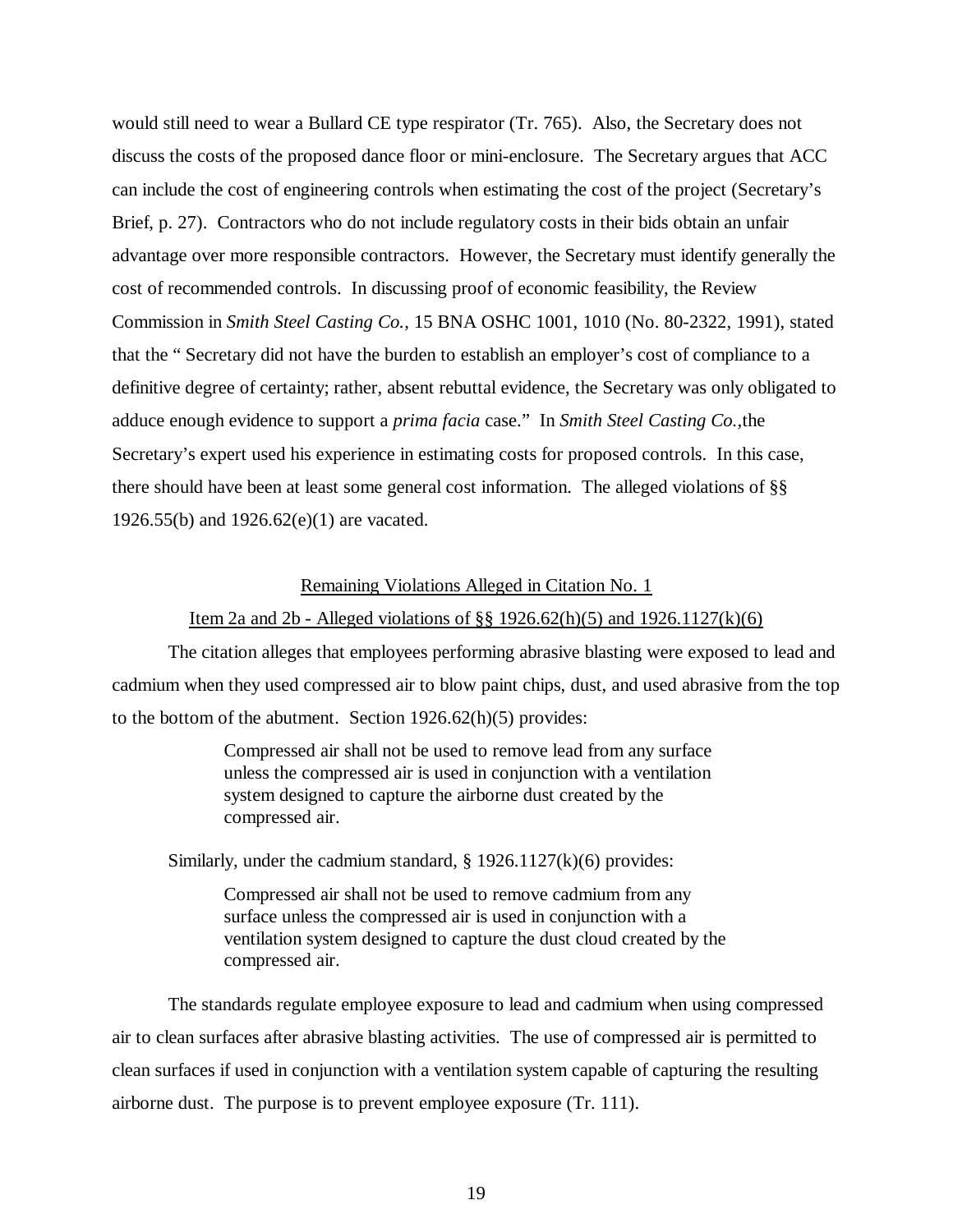It is undisputed that ACC used hoses with compressed air to clean the steel after completing the abrasive blasting (Exh. C-3; Tr. 108-109). ACC referred to the operation as "blowing down." After the abrasive blasting, the steel needs to be cleaned of dust particles and debris prior to painting. The same employees who did the blasting also performed the cleaning. There is no dispute that the dust and paint chips contained lead and cadmium. While preforming the blowing down operation, employees wear negative pressure respirators (Exh. R-4; Tr. 181). The cleaning was done inside the containment with the tarps in place and the dust collector on and pulling air through the structure (Tr. 110).

The Secretary argues that the dust collector used by ACC did not capture the airborne dust created during cleaning. The Secretary claims that ACC's dust collector was an inadequate ventilation system to capture the dust (Secretary's Brief, p. 30). The Secretary recommends using vacuuming to collect the dust as opposed to using an air hose (Tr. 112).

The record, however, does not support a finding that ACC's dust collection system was inadequate. The Secretary performed no air flow monitoring during the blowing down operation. The Secretary's air monitoring of employees was done during abrasive blasting, not during the cleaning process with compressed air. Employees's exposure levels to lead and cadmium were not monitored. There is no showing that the dust collector did not capture the airborne dust created during the blowing down operations. The dust collector has 45,000 cfm rated capacity. Dan Adley, ACC's expert, testified that the general dilution system used by ACC was capable of capturing particles of dust generated during ACC's cleaning through the dust collector (Tr. 989- 990). The violations are vacated.

#### Item 3 - Alleged Violation of  $\S 1926.62(j)(2)(i)(A)$

The citation alleges that ACC failed to perform biological monitoring for employees exposed to lead concentrations greater than 50 ug/m3 PEL. Section  $1926.62(j)(2)(i)(A)$  requires that biological monitoring be performed:

> For each employee covered under paragraph  $(i)(1)(ii)$  of this section, at least every 2 months for the first 6 months and every 6 months thereafter;

Section 1926.62(j) contains the medical surveillance provisions for exposure to lead in construction. Section 1926.62(j)(1)(ii) applies to employees "who are or may be exposed by the employer at or above the action level for more than 30 days in any consecutive 12 months." If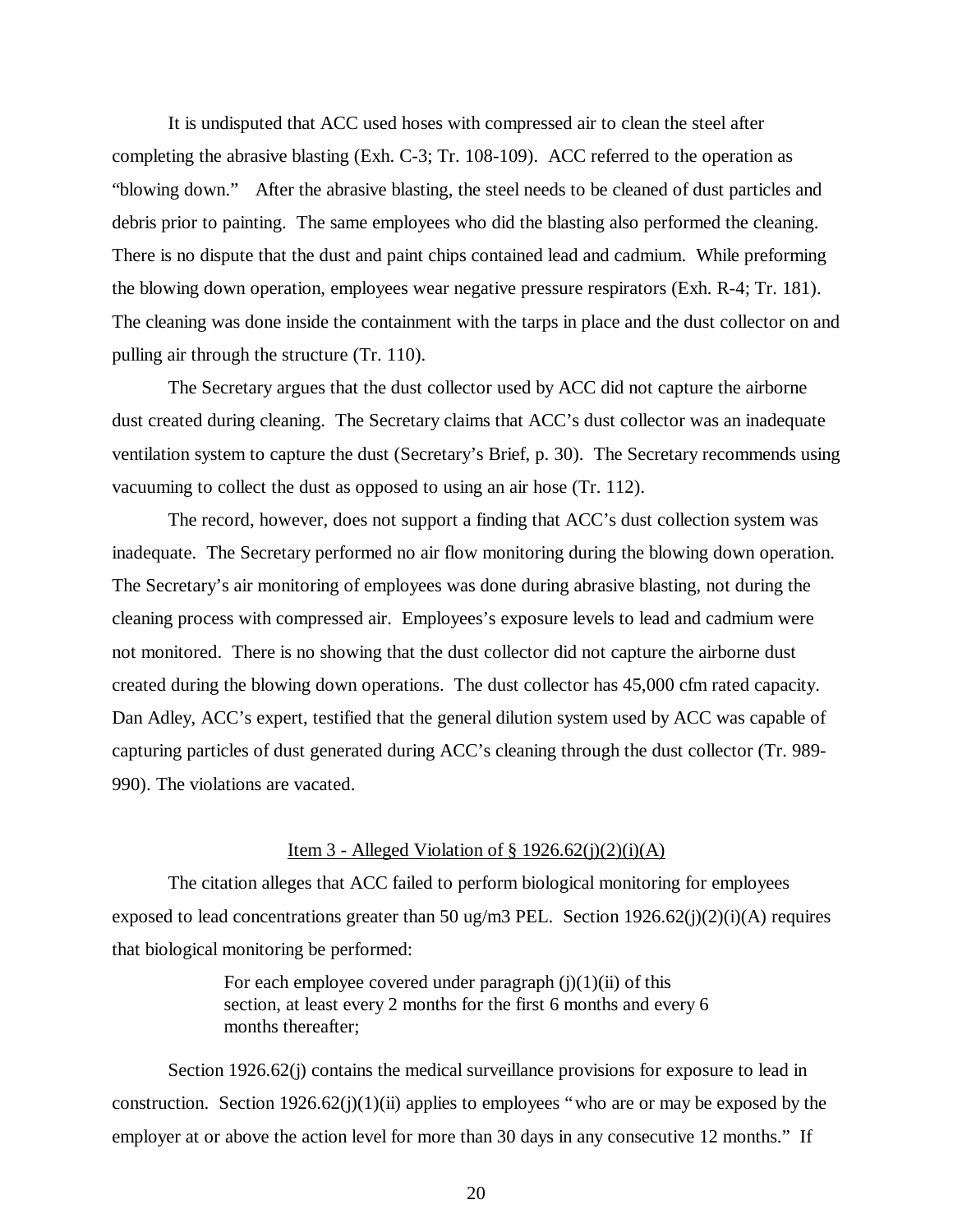determined, an employer is required to perform regular biological monitoring in the form of blood sampling and analysis for lead and zinc protoporphyrin.

Nickolas Kofinas, John Manis and Nasos Tataridis, the employees performing abrasive blasting, were employed by ACC for more than 30 days in 1996 (Exh. C-23, responses 5, 8, and 11). ACC does not dispute that the three employees were exposed to lead at or above the action level (30 ug/m3) for more than 30 days (Exh. C-23, responses 6, 9, and 12). Kofinas , Manis, and Tataridis received blood tests in March, 1996 ,which is the start of the construction season (Exhs. C-13, R-10; Tr. 38, 116-117). Manis was retested on October 14, 1996 (Exh. R-10), and Tatridis was retested on October 16, 1996 (Exh. C-13). However, there is no showing that Kofinas was retested.

Because the employees were employed by ACC for several years<sup>6</sup>, ACC is required to retest their blood every six months for lead and zinc protoporphyrin. The employees should have been retested in September, 1996. ACC does not dispute the violation but seeks to have it reclassified as other than serious (ACC Brief, p. 24). ACC argues that the employees wore C. E. Bullard positive-air supplied respirators during abrasive blasting and negative pressure respirators during non-blasting operations (Exh. R-4; Tr. 181, 200). ACC argues that its failure by two weeks to have employees' blood tested for lead did not directly cause any employee exposure to serious physical harm or injury.

The standard requires retesting every six months for permanant employees to determine whether an employee's lead levels are increasing. If an employee's lead level exceeds 50 micrograms, the employee is medically removed from the job. By retesting employees, an employer has an opportunity to assess its overall lead program and the employee's work practices. By failing to regularly retest, an employee's lead levels may unexpectedly increase and cause lead poisoning. When another employee (Koppos) was retested in October, 1996, his blood level exceeded 50 micrograms and he needed to be medically reassigned (Exh. C-13, Tr. 118). The violation is affirmed as serious.

## Item 4a and 4b - Alleged Violation of  $\S$  1926.1127(d)(1)(i)

The citation alleges that ACC did not test employees for possible exposure to airborne cadmium (Item 4a). The citation also alleges that the designated competent person was not

 $<sup>6</sup>$  Kofinas and Tataridis have been employed by ACC in excess of 15 years (Tr. 338).</sup>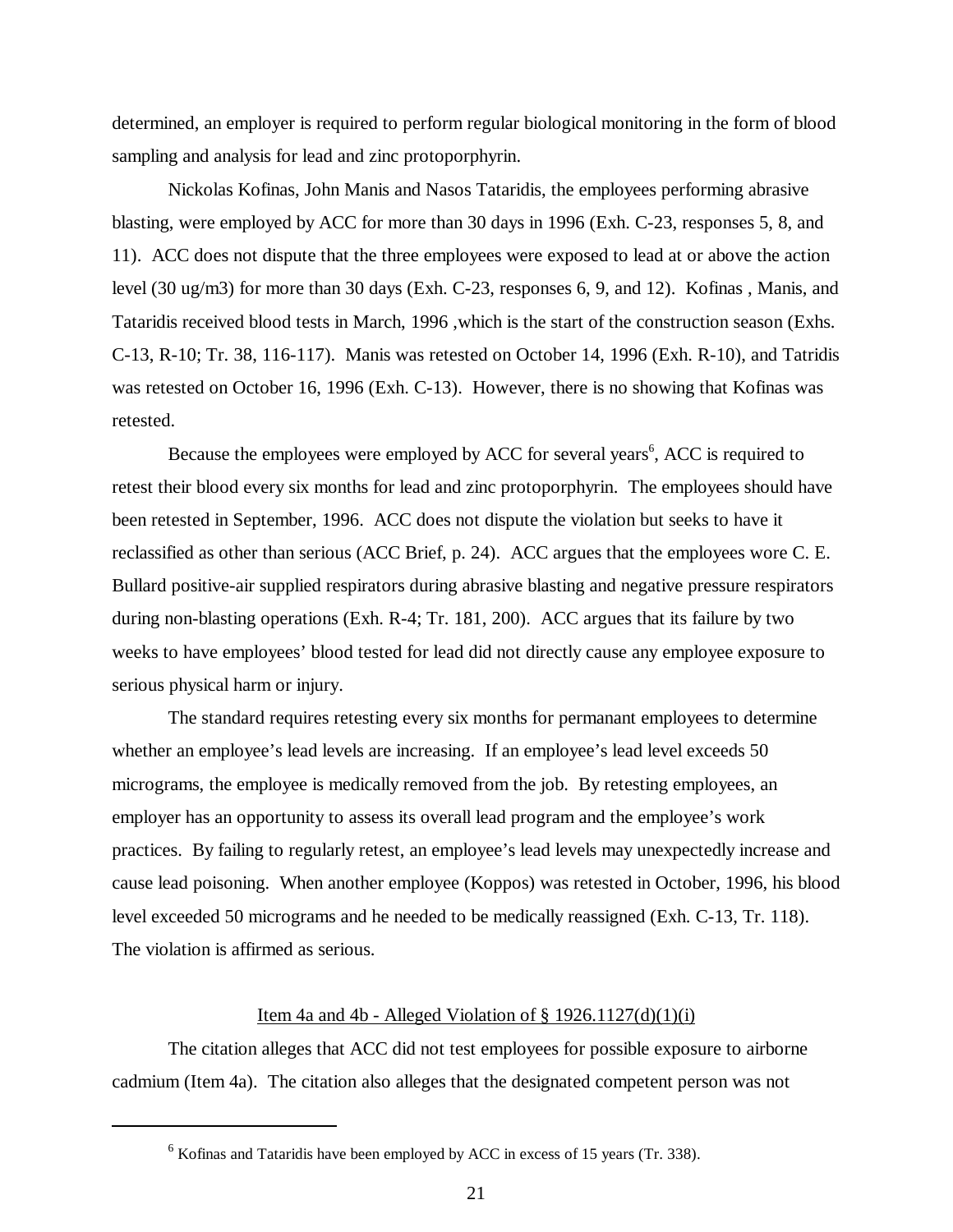capable of identifying hazards associated with cadmium exposure (Item 4b). Section  $1926.1127(d)(1)(i)$  provides in part that:

> Prior to the performance of any construction work where employees may be potentially exposed to cadmium, the employer shall establish the applicability of this standard by determining whether cadmium is present in the workplace and whether there is the possibility that employee exposures will be at or above the action level. The employer shall designate a competent person who shall make this determination.

The Secretary argues that ACC failed to determine the potential for cadmium exposure at or above the action level of 2.5 ug/m3. A "competent person" is defined at  $\S 1926.1127(b)$  as a "person designated by the employer to act on the employer's behalf who is capable of identifying existing and potential cadmium hazards in the workplace." Section 1926.1127(d) requires that in determining the potential exposure to cadmium, an "investigation shall include a review of relevant plans, past reports, material safety data sheets, and other available records, and consultations with the property owner and discussions with appropriate individuals and agencies." The Secretary argues that ACC failed to undertake any initial investigation (Secretary's Brief, p. 34).

# Item 4a

Prior to abrasive blasting, ACC performed a TCLP extraction and air monitoring for lead on October 13 at the bridge site (Tr. 125). The TCLP extraction determines whether the residue dust that is separated from the reuseable shot can be placed in a regular landfill or whether it must be disposed of in a hazardous waste landfill. The test does not determine whether cadmium in a surfacing coating will become airborne in the dust generated during abrasive blasting (Tr. 126). There was no air monitoring for cadmium.

ACC does not dispute that cadmium was present in the dust generated during abrasive blasting on the Denison Street bridge. The Secretary's air monitoring found three employees (Manis, Kofinas, Tataridis) exposed to cadmium. John Manis'monitoring result was 2.747 mg/m3 and Nasos Tataridis' monitoring result was 2.984 mg/m3--above the action level of 2.5 ug/m3. Nick Kofinas' monitoring result was 2.035 mg/m3 (Exhs. C-4, C-6, C-7).

Prior to starting the Denison Avenue bridge project, ACC retained Project Teach to perform initial air monitoring at the Denision bridge (Tr. 357-358, 1218). Job superintendent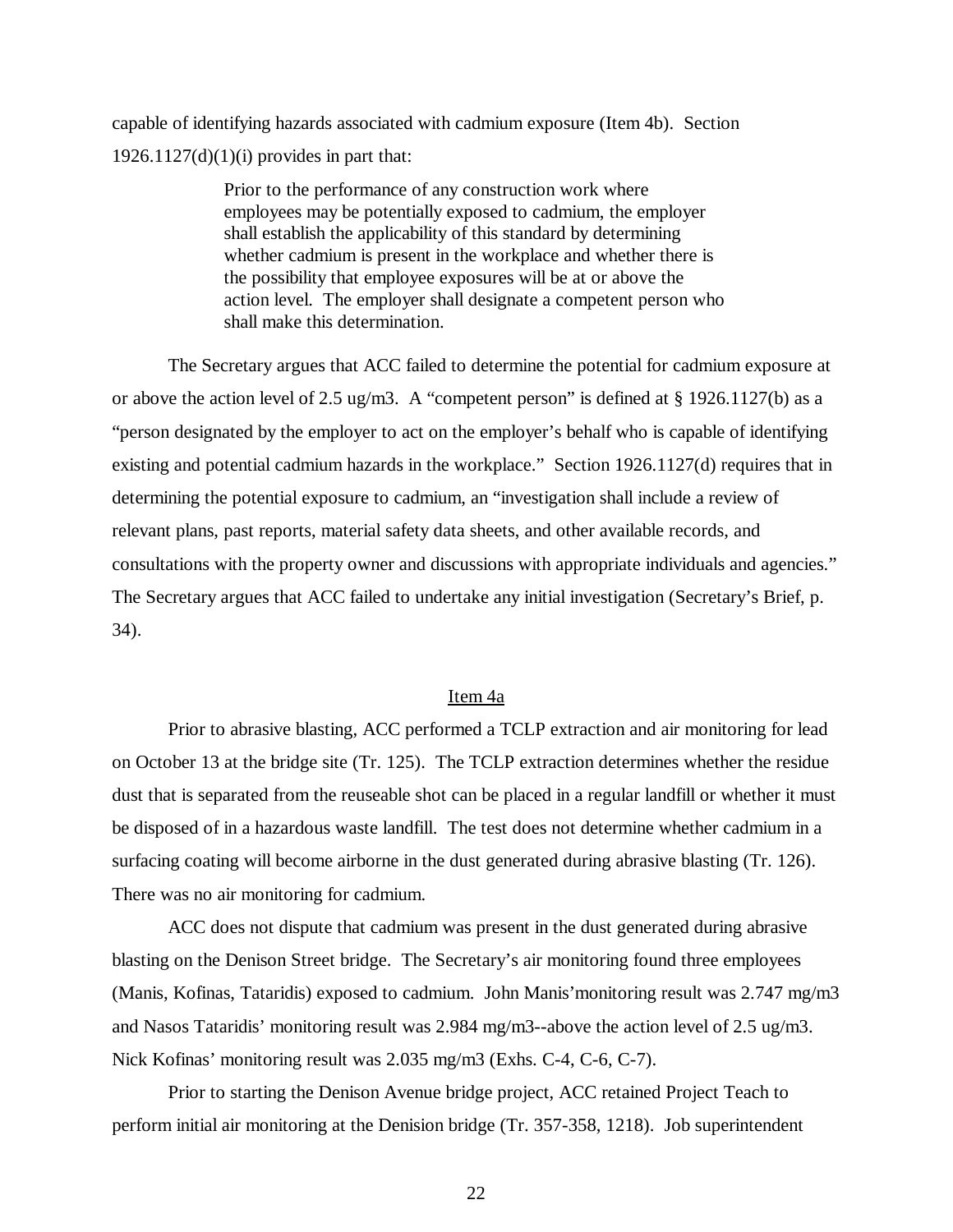Kozanis acknowledges that the samples were not analyzed for cadmium (Tr. 370-371). He concedes that it was a mistake (Tr. 341). Also, Harry Koumoundouros, ACC quality control supervisor, testified that air monitoring results at other ACC bridge projects in 1996 found the presence of lead and cadmium (Tr. 1219, 1228).

ACC states that it did test for the presence of cadmium in a bulk sample by a TCLP extraction. However, an extraction test performed in May, 1995, at another project found cadmium levels of 1.2 to 2.8 ug/m3 (Exh. C-14, Tr. 127). ACC argues that the violation for failing to test should be vacated or reduced to other than serious because employees wore appropriate personal protective equipment (ACC Brief, p. 25).

The record supports a finding that ACC did not make a determination regarding the potential exposure to cadmium. ACC performed no air monitoring or did not show that it performed other investigations into the potential for cadmium exposure. The TCLP extraction is a bulk sample and was not shown to provide information about the airborne exposure to cadmium. The standard requires a determination of the possibility that employee exposure may exceed the action level. Also, ACC was aware from monitoring results at other bridge projects of the potential for cadmium exposure during abrasive blasting. During a 1995 OSHA inspection, air monitoring results found cadmium levels above the action level (Tr. 34).

#### Item 4b

With regard to the competent person violation, there is no dispute that superintendent Kostas Kozanis was ACC's designated competent person for the Denison Avenue bridge project (Tr. 128). To receive his competent person certification, Kozanis attended a specialized course at the Steel Structure's Painting Council (Exh. R-40, p. 26). The Secretary alleges that Kozanis did not understand the difference between TCLP extraction results and testing for cadmium which could become airborne (Tr. 128).

Kozanis testified that he receives 40 hours of safety refresher training each year (Tr. 332). The training includes annual cadmium training (Tr. 341). He learned during training the PEL for cadmium and the minimum air flow rate needed inside the containment was 105 (Tr. 341, 355).

The cadmium standard contains specific definitions and assigns certain responsibilities to the designated competent person. Most importantly, the competent person must be capable of identifying the potential for cadmium in the work place. Kozanis' reliance on the TCLP extraction results and monitoring done by Project Teach did not relieve him from his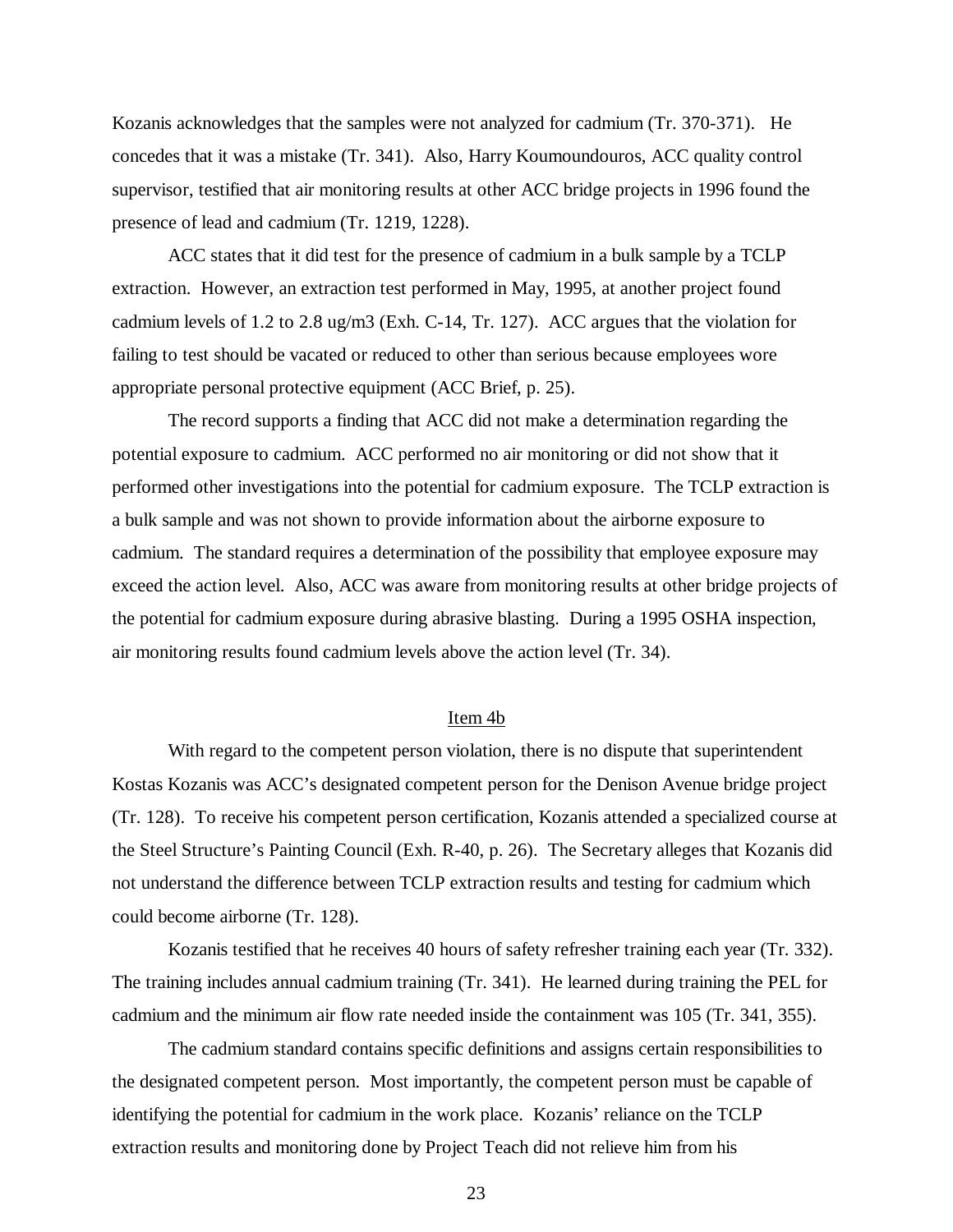responsibilities as a competent person. There was no showing that Project Teach was instructed to monitor for cadmium or that the TCLP extraction detected the potential for cadmium as required by the standard. Kozanis conceded in fact that no monitoring was performed for cadmium. Kozanis did not know what TCLP was or if a test was to be performed (Tr. 363). Further, Kozanis had specific knowledge of the potential for cadmium because he was the superintendent at a previous bridge project where cadmium exposure was detected (Tr. 34). The violation is affirmed.

# Remaining Violations in Repeat Citation No. 2 Item 1c - Alleged Violation of  $\S 1926.62(e)(2)(ii)$

Section  $1926.62(e)(2)$  requires that prior to the commencement of a job, an employer is required to establish and implement a written compliance program to achieve compliance with the PEL requirements for lead exposure. The citation alleges that ACC's written compliance program for lead did not contain certain required elements, including Element B - engineering plans and studies used to determine methods selected for controlling exposure; Element C - a report of the technology considered in meeting the PEL; Element E - a detailed schedule for implementation of the program; and Element H - a description of the arrangements made among contractors to inform affected employees of their potential exposure to lead. ACC argues that it prepared specific information for Denison bridge project that identifies the lead disturbing activities, describes the nature of the activity and specifies engineering controls employed on the project. The plan, as described in the Secretary's preamble, "should be a written strategy and schedule for protecting workers from occupational hazards and must incorporate all relevant information that relates to those goals, so that one could determine whether the employer reasonably analyzed the problems and their solutions, including alternatives." 58 FR, *supra* at 26601 (1993).

During OSHA's inspection, superintendent Kozanis produced two documents from a binder in his pickup truck, which he identified as ACC's written lead program (Exhs. C-15, C-16; Tr. 132). These documents were entitled "Lead Hazards in Construction" and ACC's "Worker Lead Protection Program." The documents provided general information about lead and did not specifically refer to the Denison Avenue bridge project. However, none of the attachments to Appendix A of the "Worker Lead Protection Program" were provided, including "Lead Paint Removal Project Specific Requirements" (Exh. C-16). Also, the "Engineering Evaluation" form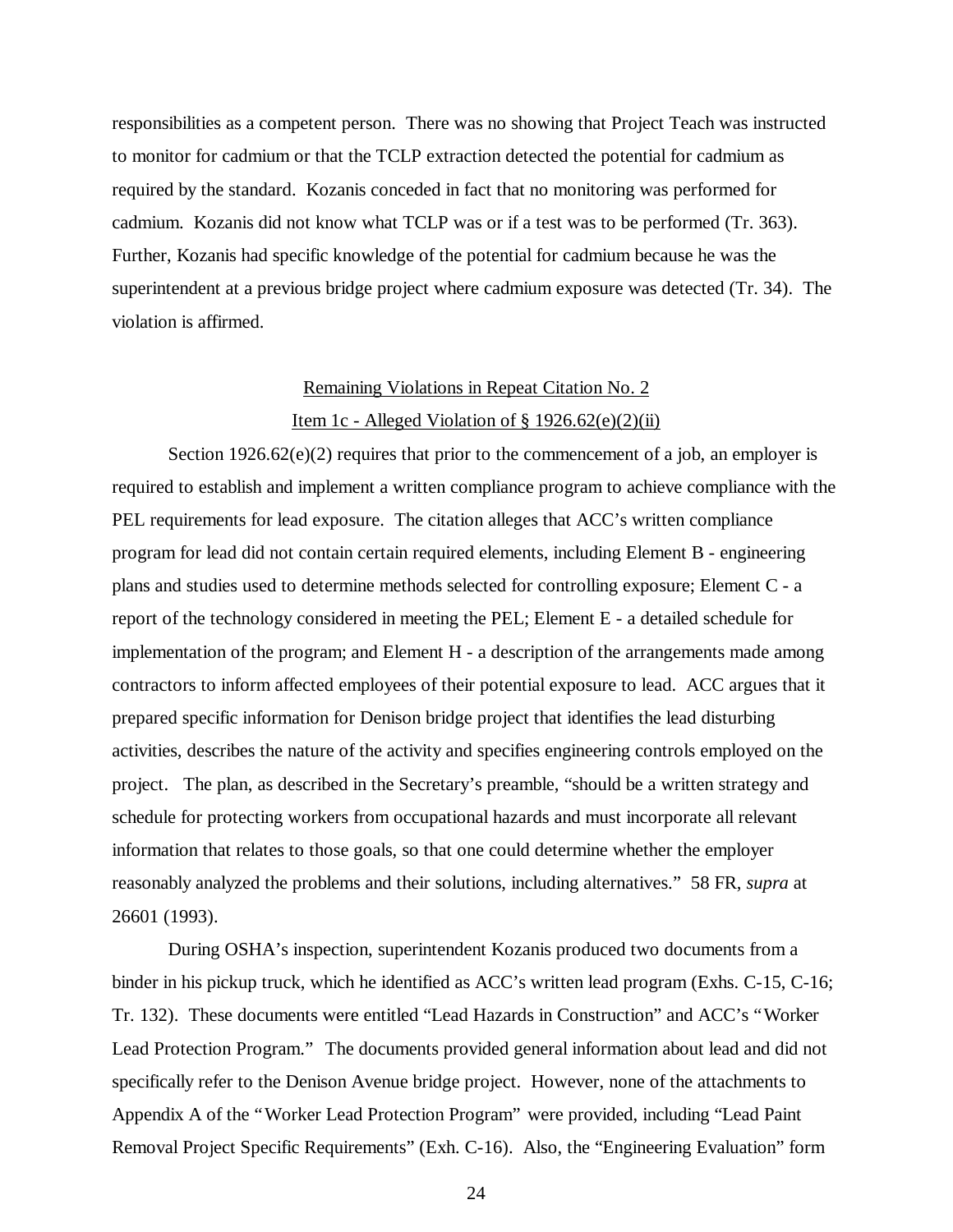which was required to be filled out prior to starting the job was not completed (Exh. C-15). Kozanis explained his attitude for creating documents, such as the "Lead Paint Removal Project Specific Requirements," when he stated that "I've got to have something to show somebody" (Tr. 357). Additionally, Danann was provided a manufacturer's brochure for the dust collector and a copy of the contractor notification form (Exh. C-17; Tr. 135).

Element B requires documentation showing the engineering plans and studies used to determine methods selected for controlling exposure. ACC's written program describes the nature of the containment used for bridge painting projects. It identifies the need for the dust collector (exhaust) and air flow to maintain negative air pressure inside the containment (Exh. C-15). The program states that ACC will employ general dilution ventilation through the use of a dust collector and air movement at 105 feet per minute (Exh. C-24, p. 2). However, there are no studies or plans in ACC documentation showing how or why ACC chose general dilution ventilation as its method to control employee lead exposure. ACC's plan bears no resemblance to the containment used at the Denison Avenue bridge or how it intends to achieve the required air movement (Exh. C-18). The Federal Highway Administration identified the importance for a plan:

> Good linear air flow is essential for low worker exposures. Linear air flow can only be achieved with well thought out input and exhaust ducts.

("Lead-Containing Paint Removal, Containment and Disposal," Exh. R-37, p. 66).

ACC's plan contains no information regarding the method used to determine which controls would be implemented at Denison Avenue. It does not contain measurements, diagrams, mathematical formulas and calculations. This is the type of informationn required by Element B. Such information was provided by ACC at a prior bridge project (Exh. C-19).

In order to satisfy its obligations under Element C and Element E, an employer must have a report of the technology used to satisfy the PEL requirements and a detailed schedule for implementing its program. Superintendent Kozanis prepared the pre-job hazard analysis identifying the controls and implementation plan used at the project (Exh. R-13; Tr. 347). His analysis identified where the lead hazard was created and the use of recycling equipment, dust collectors, containment tarps and respirators. It also required the containment to maintain negative air presssure. Also, ACC relies on the manufacturer's brochure of the dust collector and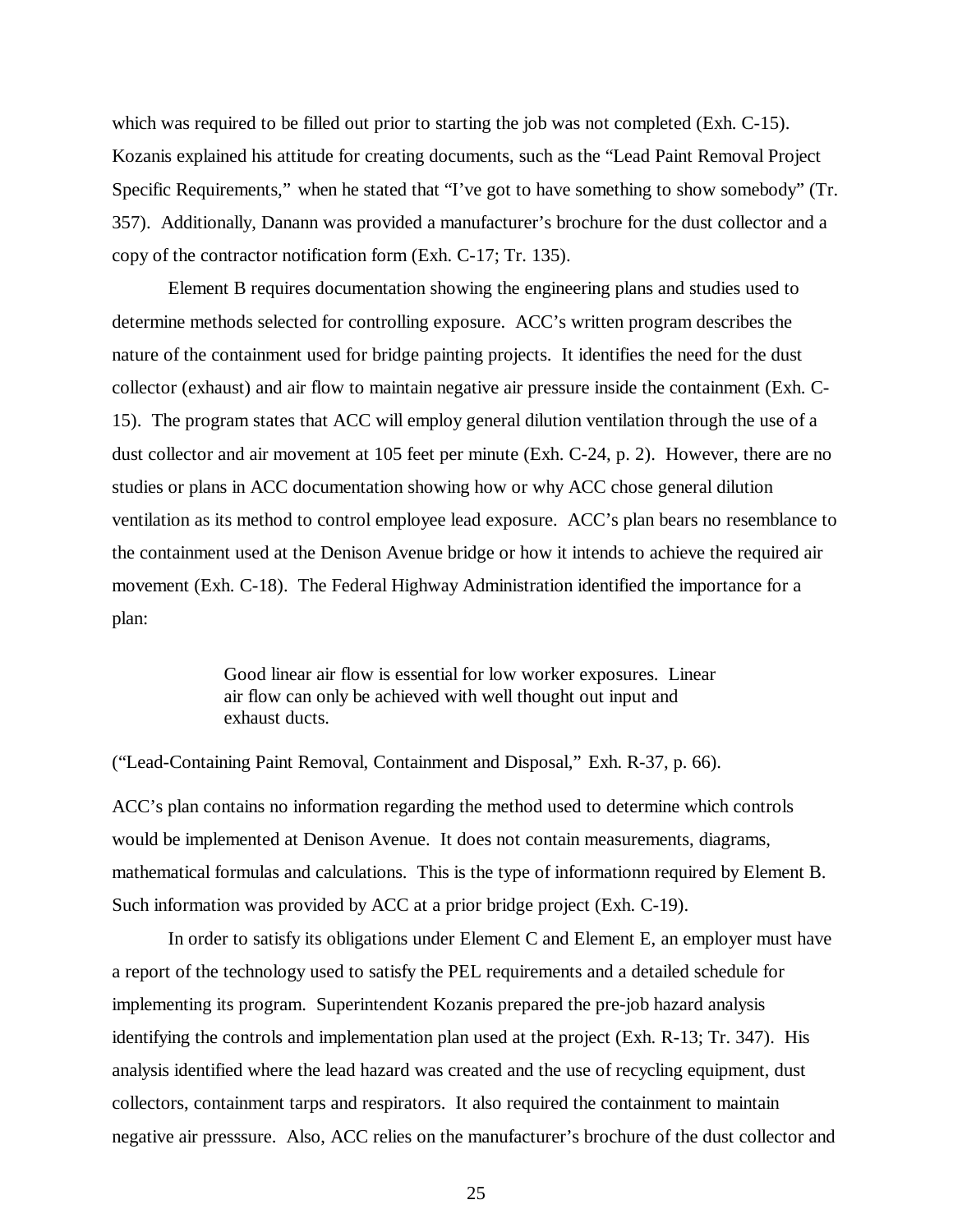a report of monitoring (Exhs. R-14, R-15). According to ACC, the dust collector is the "top of the line" and cost \$78,000 (Exh. R-40, p. 24). Although the Secretary does not believe the engineering controls used by ACC were adequate, the controls used were documented sufficiently to satisfy the requirements of Elements C and E. The Secretary fails to show how such documents were deficient. Element H requires a description of the arrangements made with other contractors. The contractor notificaton form given to Danann was blank (Exh. C-17; Tr. 135). Superintendent Kozanis testified that ACC informed Ruhlin Co., the general contractor, of the potential for lead exposure (Exh. R-11; Tr. 367-368). The document was received by Ruhlin Co. on May 11, 1996. In addition to Ruhlin, however, there were other trades working on the Denison Avenue bridge project, including contractors doing carpentry and concrete removal work (Tr. 37). There is no showing that the notification was provided to the other contractors. Since it was ACC's work which generated the potential lead exposure, ACC retained the responsibility to assure that all affected employees were informed.

The violation is affirmed as serious in that Elements B and H were not included in ACC's written program. The failure to include completed Elements B and H is shown to directly relate to employee's health from lead exposure.

# Item 2 - Alleged Violation of  $\S 1926.62(i)(4)(ii)$

The citation alleges that based on wipe samples from the surface of the lunch table and the spigot of the water jug, ACC's eating area was not free as practicable from lead contamination. Section  $1926.62(i)(4)(ii)$  provides that:

> The employer shall assure that lunchroom facilities or eating areas are as free as practicable from lead contamination.

ACC provided employees with a trailer for eating meals, taking smoke breaks and getting a drink of water. Before entering the trailer, employees were expected to remove their uniform, vacuum off their clothes and wash (Tr. 350). According to ACC, the trailer was cleaned by the quality control person in the morning before the morning break (Tr. 144, 361-362). The quality control person also was responsible for getting a profile of the steel being blasted, the weather conditions and temperature, and delivering the material for the blasting operation (Tr. 366-367). The testimony of Harry Koumondouris, quality control person, is ambiquous and vague as to the frequency of cleaning the trailer.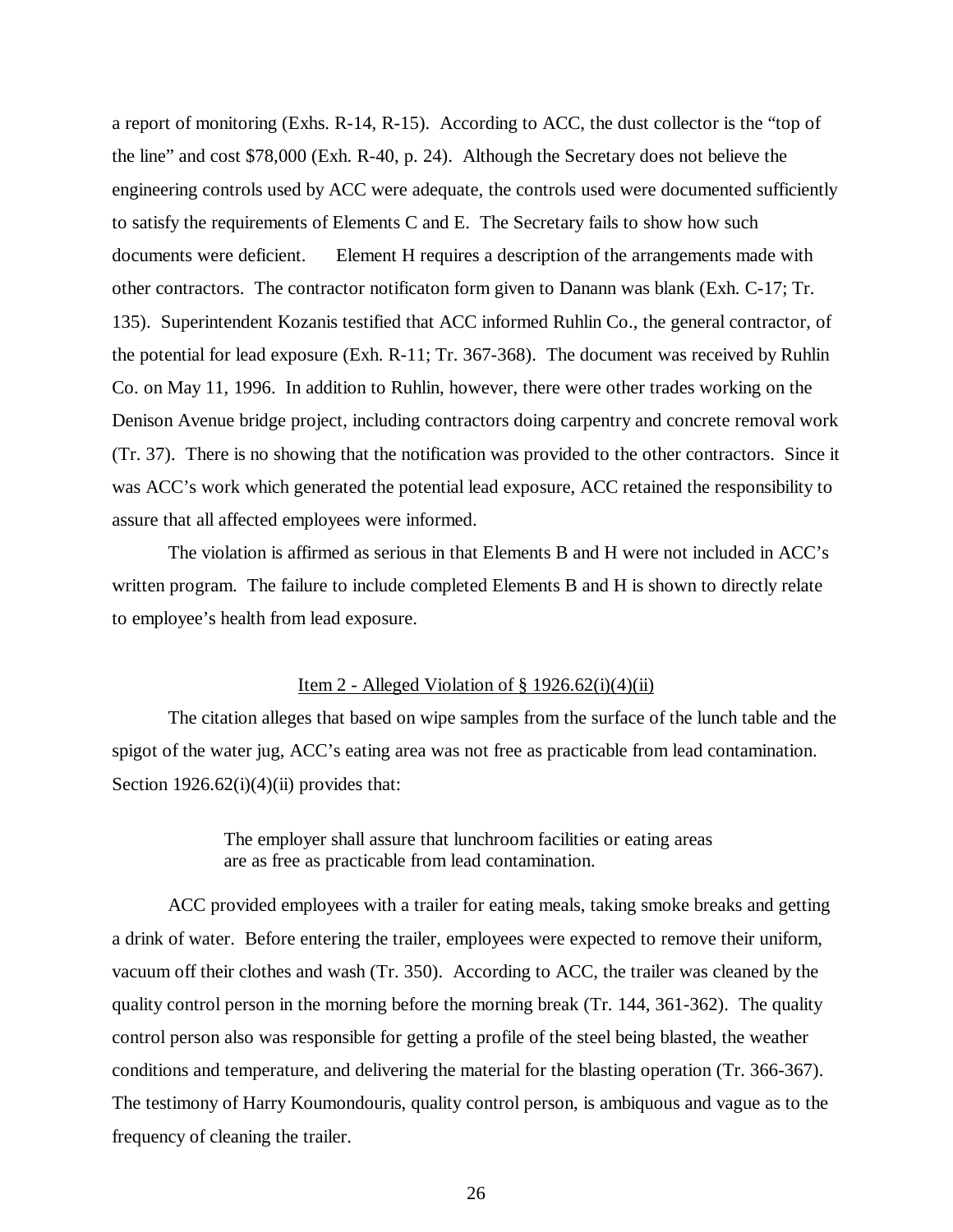- Q. Who is responsible for cleaning it?
- A. The Government is responsible for cleaning the lunch trailer and the shower trailers, but I made a practice in the past to go there myself and clean--no clean; check both trailers. If something is not done properly, I'll take care of it myself.
- Q. At this Denison Avenue, did you have an opportunity to clean the lunch room or lunch trailer?

A. I went there a couple times, yes.

# (Tr. 1217).

Compliance officer Danann took two wipe samples with dampened filter paper in the lunch trailer (Tr. 80). The wipe sample from the lunch table showed 0.78 micorgrams of lead per square centimeter. The spigot to the water jug showed 1.67 micrograms per square centimeter (Exh. C-5). Danann testified that the spigot was visibly dirty (Tr. 80, 142). The sample results exceeded the 200 micrograms per square foot (or 0.22 micrograms per square centimeter) as required by the Housing and Urban Development Guidelines<sup>7</sup> for decontamination (Tr. 81-85). OSHA CPL 2-2.58 recommends the use of HUD's levels (Tr. 81, 83).

 Although "practicable" is not defined in the standard, the dictionary definition is "capable of being done, effect, or performed; feasible." Cleaning the meal area at least once a day seems a reasonable frequency. ACC agrees based on its stated policy (Tr. 361). The use of HUD guidelines is also a reasonable standard for cleanliness. The Secretary argues that ACC did not clean its eating areas as often as was feasible (Secretary's Brief, p. 40).

The violation is affirmed. The ambiquous testimony of the quality control person fails to show that the trailer was regularly cleaned at least once a day. Based on repeated employee use for breaks and meals, cleaning the meal area once a day is a minimum reasonable expectation. ACC's work on the bridge project was during the days, nights, and on weekends, depending on the work and need to close traffic lanes on Interstate 71 (Tr. 354). The wipe samples were taken from the table and spigot. There is no evidence how long the dust had accumulated or when ACC last cleaned the meal area prior to the wipe samples. The violation is serious in that at least five employees were exposed, and consumation of lead is one means by which employees are exposed to potential serious short-term and long-term health affects.

 $<sup>7</sup>$ HUD Guidelines use the unit of square feet (Tr. 81).</sup>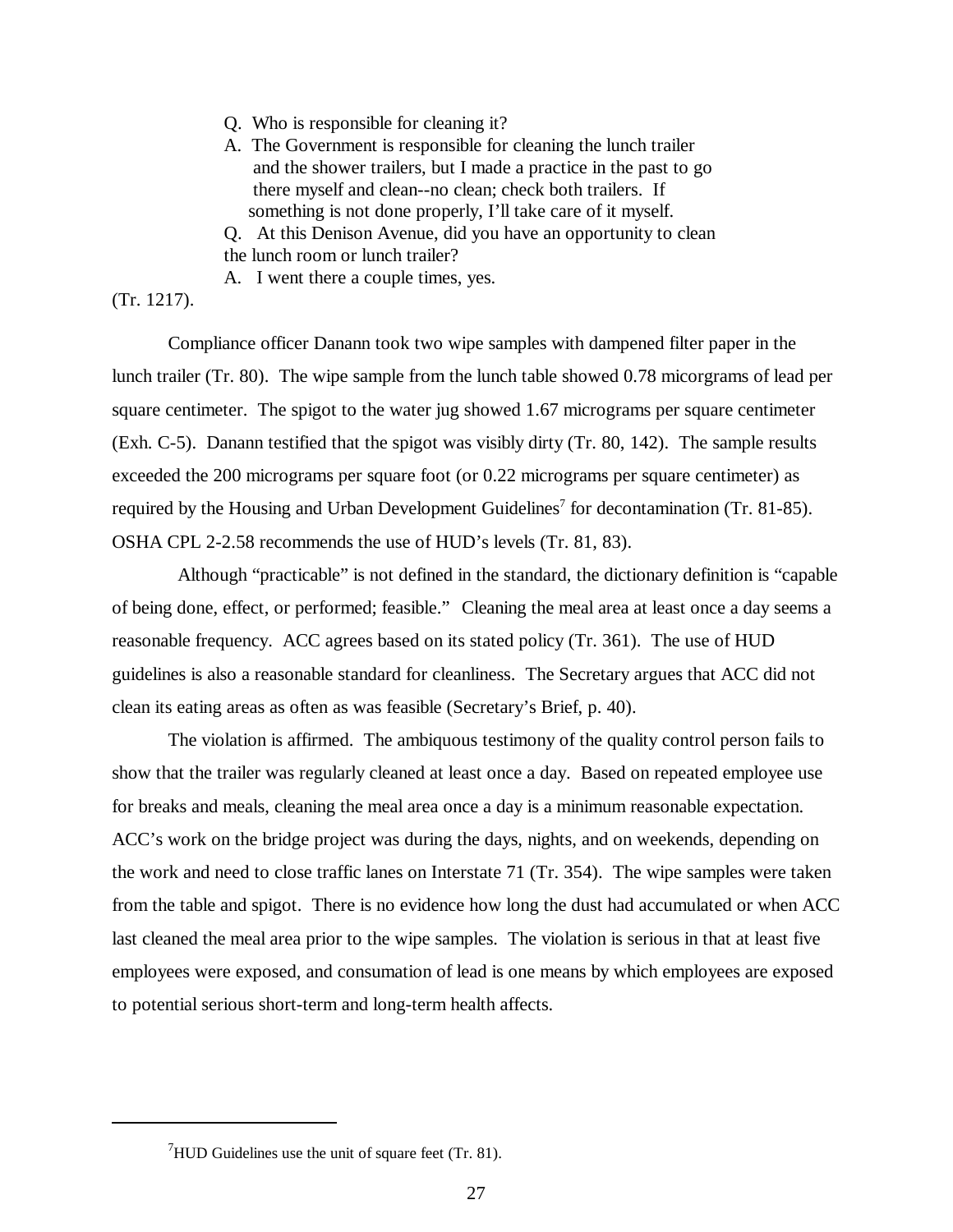#### Item 3 - Alleged Violation § 1926.62(l)(1)(iv)

The citation alleges that employees who were exposed to lead at or above the action level of 30 ug/m3 were not provided annual re-training. Section  $1926.62(l)(1)(iv)$  provides that:

> The employer shall also provide the training program at least annually for each employee who is subject to lead exposure at or above the action level on any day.

The standard requires annual lead training for employees. Section 1926.62(l)(2) identifies eight topics on which employees must be trained. ACC acknowledges that Nick Kofinas, an employee performing abrasive blasting, did not receive training in 1996 (Exh. C-21, Para 7). On October 26, 1996, Kofinas' lead exposure was 1963 ug/m3, 65 times above the 30 ug/m3 action level.

ACC argues that it maintains a comprehensive lead training program for employees which is conducted in the spring of each year (Exh. R-40, p. 27; ACC Brief, p. 29). The training program consists of a review of the lead standard requirements. The employees also receive their initial physical examinations, blood tests and respirator fit tests (Exhs. C-15, C-16, R-40, p. 26- 27). The training is conducted at the commencement of the construction season in the spring. If unable to attend the initial training session, employees are supposed to receive the training when first reporting to work (Exh. R-40, p. 29). According to ACC, employees who miss the March training session receive it at the worksite.

The violation is affirmed. There is no dispute that at least one employee did not receive the annual training in 1996. The failure to provide Kofinas lead training in 1996 indicates a weakness in ACC's training program. It shows a deficiency in ACC's monitoring of its training programs. ACC is a small employer with less than 15 employees (Tr. 301).

The violation, however, is other than serious because only Kofinas was not trained in 1996. There is no evidence that Kofinas, who had been employed by ACC for 25 years, was not trained in the prior years (Tr. 338). The missed 1996 training may have merely reinforced Kofinas's previous training. Kofinas was not a witness.

### Repeat Consideration for Citation 2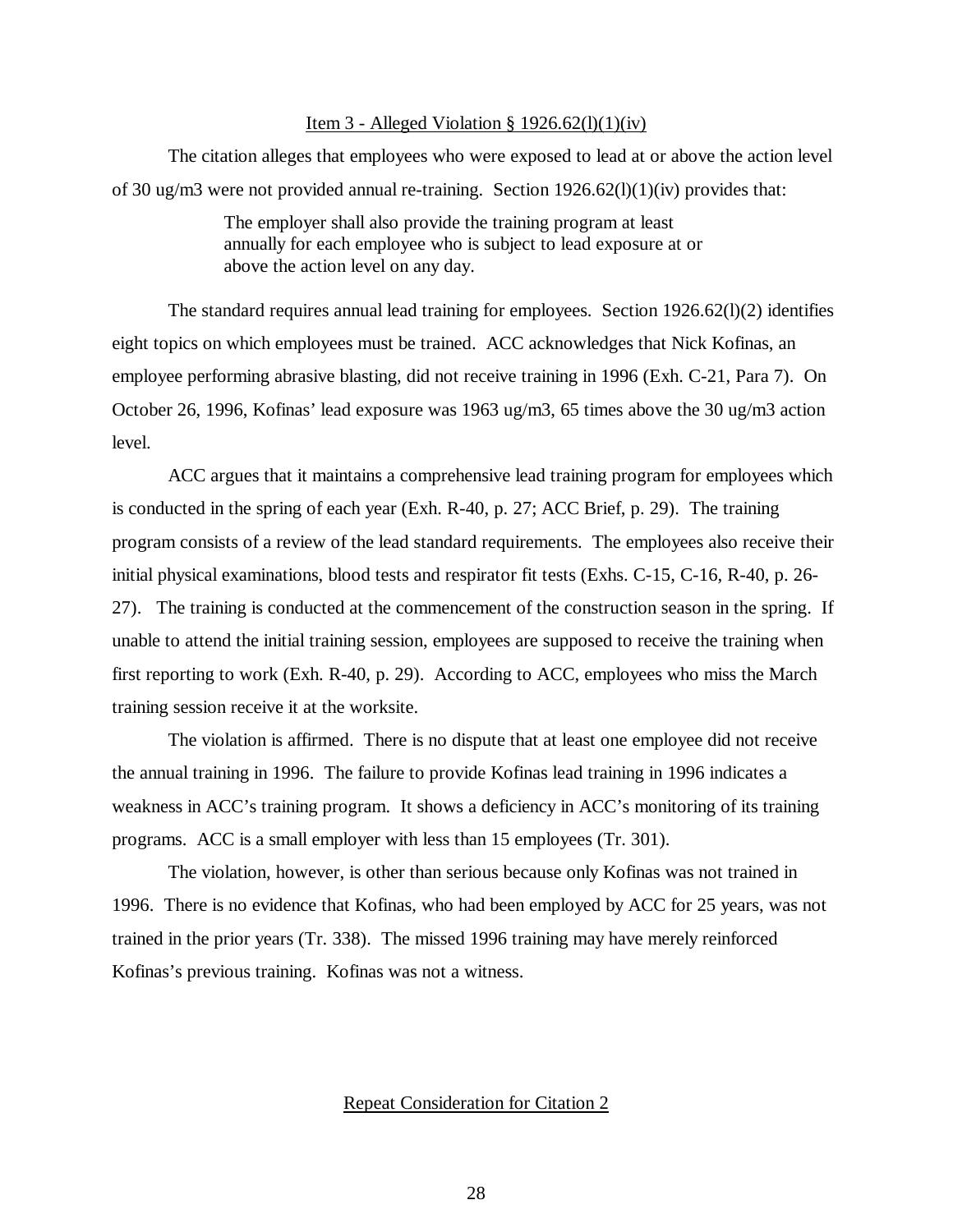The violations alleged in Citation No. 2 were classified as repeat violations. The Secretary's basis for alleging repeat violations is previous citations issued on January 28, 1994, to Atlas-Scordos Painting, Inc., a bridge painting company with Nick Pontikos as president (Exh. C-20). The citations became a final order of the Review Commission on July 25, 1994.

A violation is a repeated violation if, at the time of the violation, there was a Commisssion final order against the same employer for a substantially similar violation. *Potlatch Corp*., 7 BNA OSHC 1061, 1063 (No. 16183, 1979). Unless the violation involves a general standard, the Secretary establishes substantial similarity by showing that both violations are of the same standard. *Monitor Constr. Co*., 16 BNA OSHC 1589, 1594 (No. 91-1807, 1994).

There is no dispute that the same standards were previously violated and became a final order of the Review Commission. The issue is whether the citations were issued to the same employer. The Secretary argues that repeat violations are established because of the commonalities between Atlas Central Corporation and Atlas-Scordos Painting, Inc.

"Only an employer may be cited for a violation of the Act." *Vergona Crane Co*., 15 BNA OSHC 1782, 1783 (No. 88-1745, 1992). Section 3(5) of the Act defines an employer as "a person engaged in a business affecting commerce who has employees." Section 3(4) defines a person as "one or more individuals, partnerships, assiciations, corporations, business trusts, legal representatives, or any organized group of persons."

ACC is a corporation with Nick Pontikos as president and owner (Tr. 30, 133-134, 328). Atlas-Scordos Painting, Inc., is also as a corporation and apparantly was a joint venture between Nick Pontikos and Mike Scordos as presidents (Tr. 328). Bill Pontikos is the secretary-treasurer for both companies (Tr. 30, 328). Both ACC and Atlas-Scordos Painting, Inc., are in the bridge painting business (Tr. 30). Compliance officer Danann had inspected Atlas-Scordos three times (two sites in 1993 and one site in 1995). When she inspected Atlas-Scordos in 1995, superintendent Kozanis was working as the foreman on the project. Cathy Royle, the health and safety director of ACC, was directing lead compliance activities. Also, during the inspection, Atlas-Scordos and ACC shared office space and were located at the same address (Tr. 30-31).

The Secretary argues that the two business should be treated as a single employer for the repeat classification because the two entities have common ownership and officers and were engaged in the same type of business. *NLRB v. Patterson Menhaden Corp.*, 389 F.2d 701 (5th Cir. 1968). The Secretary's argument is misplaced. Unlike the willful classification, which requires a showing of an employer's knowledge and intent, the repeat classification by definition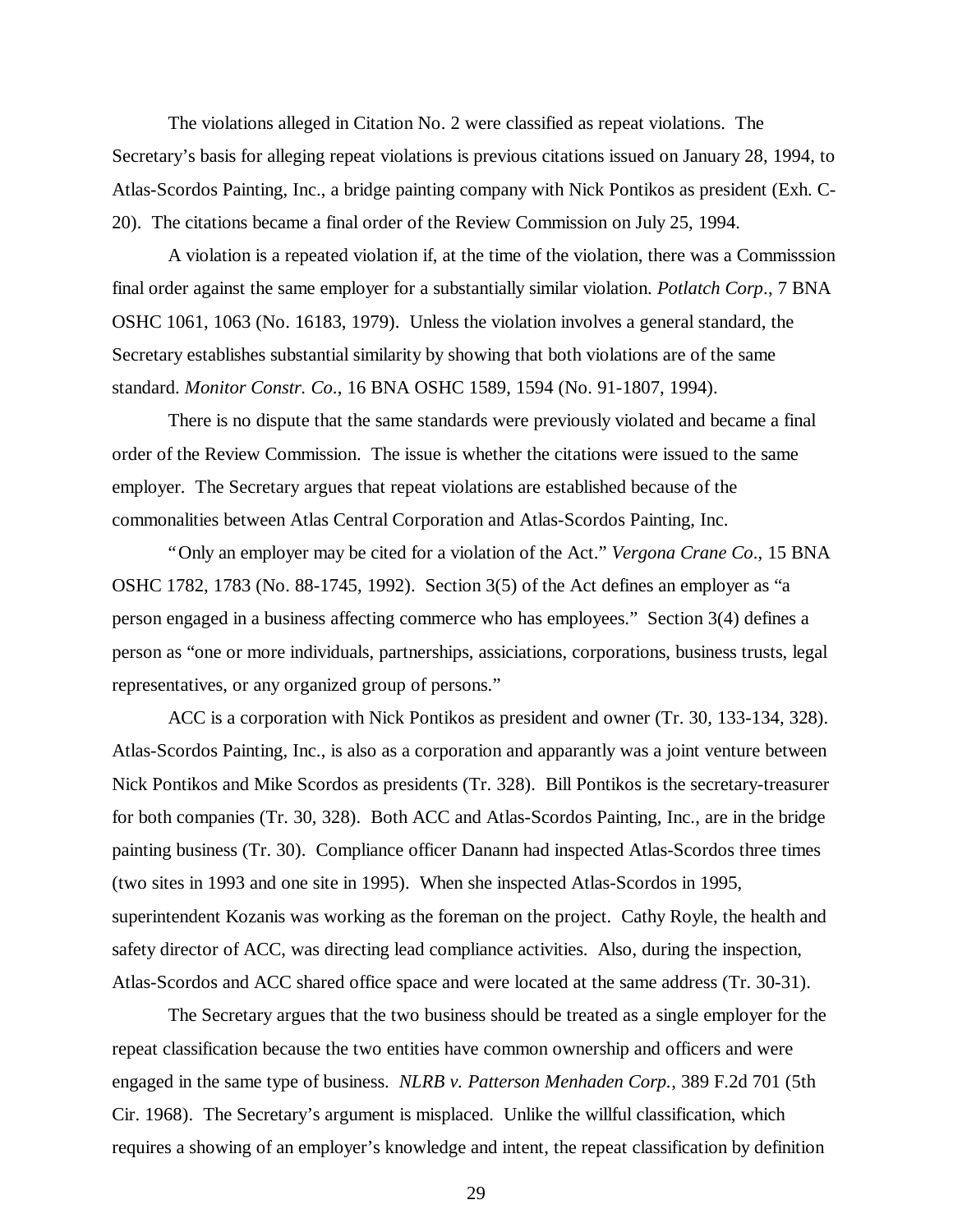is limited to the same employer. ACC and Atlas-Scordos are different legal entities and can not be considered as the same employer for the purposes of a repeat classification.

### Other Than Serious Citation No. 3

# Item 1 - Alleged Violation of  $\S 1926.1127(m)(4)(iii)(A)$

The citation alleges that ACC's cadmium training did not identify lung cancer as a potential long-term health effect. Section 1926.1127(m)(4)(iii)(A) provides:

> (iii) The employer shall make the training program understandable to the employee and shall assure that each employee is informed of the following:

> > (A) The health hazards associated with cadmium exposure, with special attention to the information incorporated in appendix A to this section;

An employer's cadmium training program is required to inform employees of the health hazards associated with cadmium exposure. Appendix A to the standard provides the information contained on the safety data sheet, including the potential health hazards from short-term (acute) and long-term (chronic) exposures. The long-term exposure warns that "repeated or long-term exposure to cadmium, even at relatively low concentrations, may result in kidney damage and an increased risk of cancer of the lungs and the prostate."

The record shows that three employees (Manis, Kofinas, Tataridis) performing abrasive blasting were exposed to cadmium; two employees were exposed above the action level of 2.5 ug/m3 (Exhs. C-4, C-6, C-7). Thus, the employees should have been informed of the cancer risk associated with cadmium exposure. A review of ACC's written safety program "Cadmium Safety In Construction" shows no specific reference to the potential risk of lung cancer (Exh. C-22; Tr. 150). However, the program does review in some detail the nature of cadmium, how exposure occurs, cadmium's action level and the PEL, and certain health hazard information of short-term and long-term effects. Under long-term effects, the program describes that the exposure to cadmium has caused an increase in cancer hazards, including cancer of the prostate (Exh. C-22, p. 2-3). ACC argues that OSHA's citation is "nit picking" (ACC Brief, p. 30).

The court disagrees. The standard requires that employees be informed of the potential health hazards associated with exposure to cadmium. It directs that special attention be given to the health hazards identified in Appendix A. ACC's program fails to identify lung cancer as a potential health hazard. Based on the nature of employee exposure, it is more important that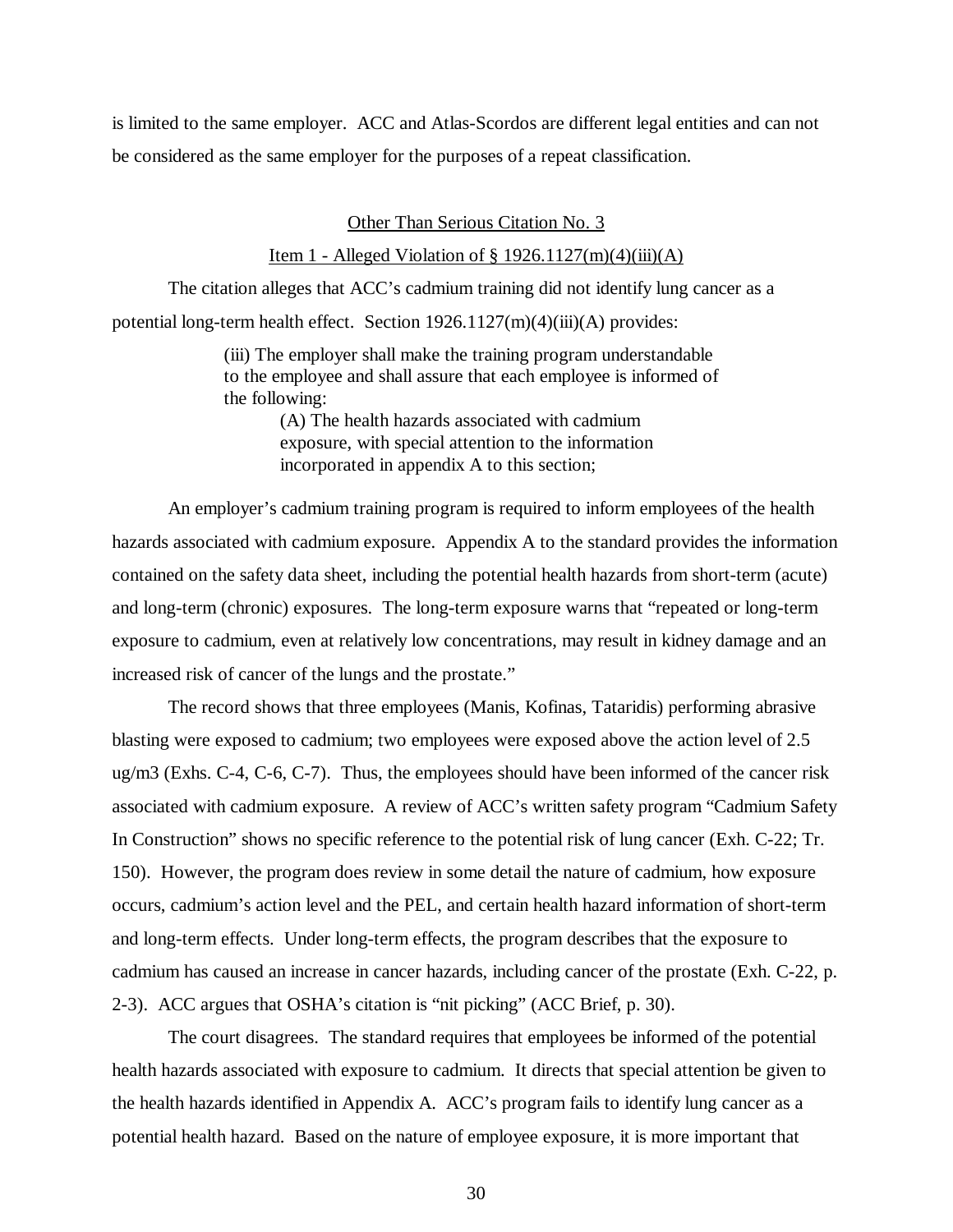ACC inform employees of the potential for lung cancer. ACC's employees regularly work in areas of high dust concentrations which potentially contain airborne cadmium. Inhalation and swallowing are the means of exposure. Therefore, the potential for lung cancer reinforces the employees' need to wear appropriate respiratory equipment. There is no showing that ACC informed employees of the potential of lung cancer. The violation is affirmed.

# Penalty Considerations for Citation Nos. 1 and 2

The Commission is the final arbiter of penalties in all contested cases. In determining an appropriate penalty, the Commission is required to consider the size of the employer's business, history of previous violations, the employer's good faith, and the gravity of the violation. Gravity is the principal factor to be considered.

ACC is entitled to credit for size and good faith. ACC is a small employer with less than 15 employees (Tr. 301). Also, ACC maintained appropriate health and safety programs which were, for the most part, adequate (Tr. 302). ACC is not entitled to credit for history because ACC has been previously cited for serious violations (Tr. 152).

#### Serious Citation No. 1

A penalty of \$625 is reasonable for failing to perform biological monitoring as required by  $§$  1926.62(j)(2)(i)(A) (Item 3). The three employees performing abrasive blasting were exposed to extremely high levels of airborne concentrations of lead. One employee did not receive a blood test in 1996 and the other employees did not receive blood tests within the six-month frequency set by the Secretary. However, the employees wore appropriate personal protective equipment, including an air flow respirator.

A penalty of \$625 for violation of  $\S 1926.1127(d)(1)(i)$  (Items 4a and 4b) is reasonable for failing to determine the presence of cadmium in the workplace. At least two employees were exposed above the action level for cadmium.

#### Repeat Citation No. 2

A penalty of \$625 for serious violation of § 1926.62(e)(2)(ii) (item 1c) is reasonable. A written control plan is necessary to show compliance with the PEL requirements for lead exposure.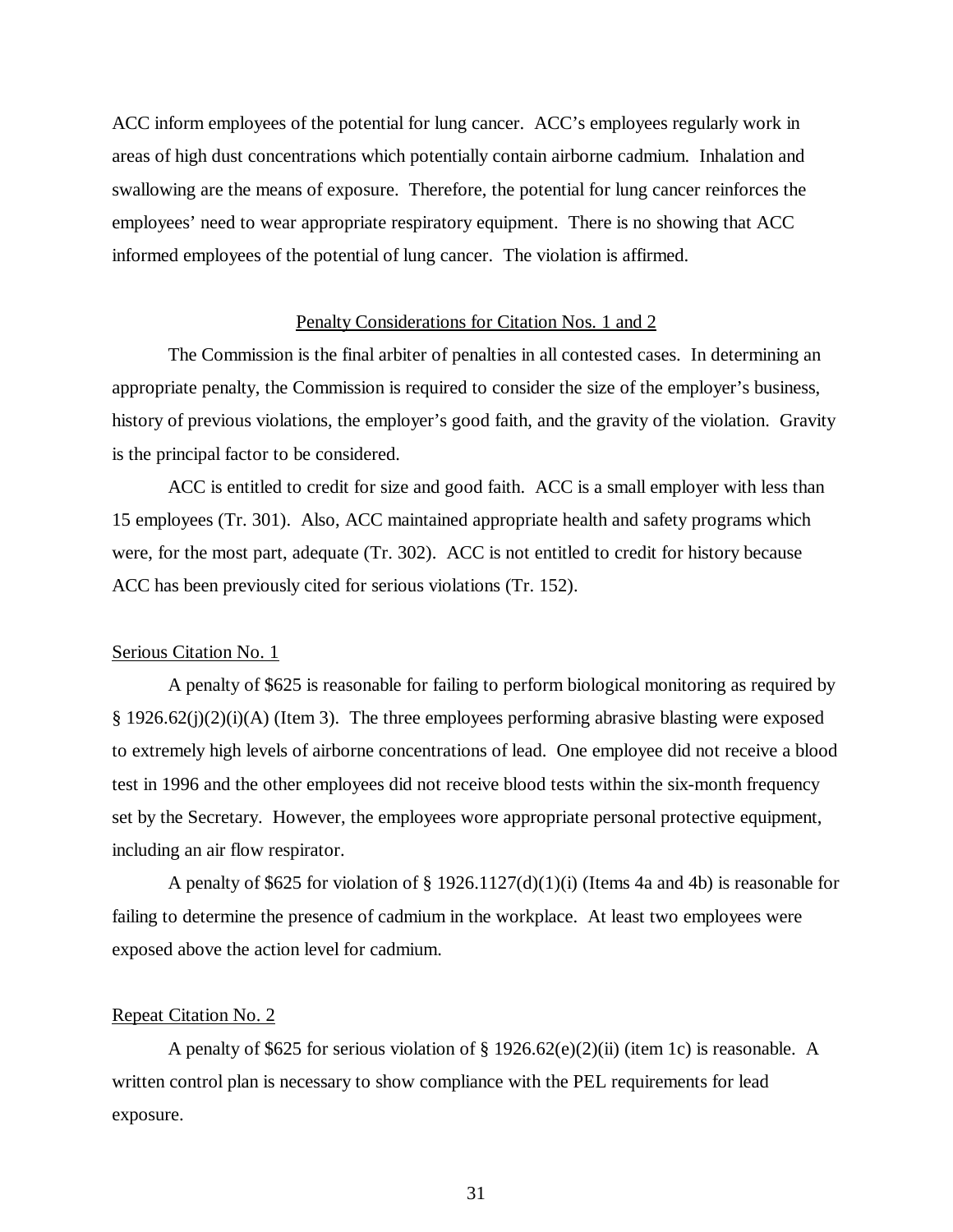A penalty of \$625 for serious violation of  $\S 1926.62(i)(4)(ii)$  (item 2) is reasonable. ACC's cleaning in the meal trailer was not shown to be regular or adequate. The wipe samples showed excessive amounts of lead contamination on the table where employees ate and from the spigot used by employees to obtain water. At least five employees working at the Denison Avenue bridge project were exposed to accumulations of lead in the trailer.

# **FINDINGS OF FACT AND CONCLUSIONS OF LAW**

The foregoing decision constitutes the findings of fact and conclusions of law in accordance with Rule 52(a) of the Federal Rules of Civil Procedure.

## **ORDER**

Based upon the foregoing decision, it is ORDERED that:

Serious Citation No. 1:

1. Item 1a, violation of § 1926.55(a), and item 1b,violation of § 1926.55(b), are vacated.

2. Item 2a, violation of  $\S$  1926.62(h)(5), and item 2b, violation of  $\S$  1926.1127(k)(6), are vacated.

3. Item 3, violation of  $\S 1926.62(j)(2)(i)(A)$ , is affirmed and a penalty of \$625 is assessed.

4. Item 4a, violation of  $\S$  1926.1127(d)(1)(i), and item 4b, violation of  $\S$  $1926.1127(d)(1)(i)$ , are affirmed and a grouped penalty of \$625 is assessed.

# Repeat Citation No. 2:

1. Item 1a, violation of § 1926.62(c)(1), and item 1b, violation of § 1926.62(e)(1), are vacated.

2. Item 1c, violation of  $\S 1926.62(e)(2)(ii)$ , is affirmed as serious and a penalty of \$625 is assessed.

3. Item 2, violation of  $\S 1926.62(i)(4)(ii)$ , is affirmed as serious and a penalty of  $\S 625$ is assessed.